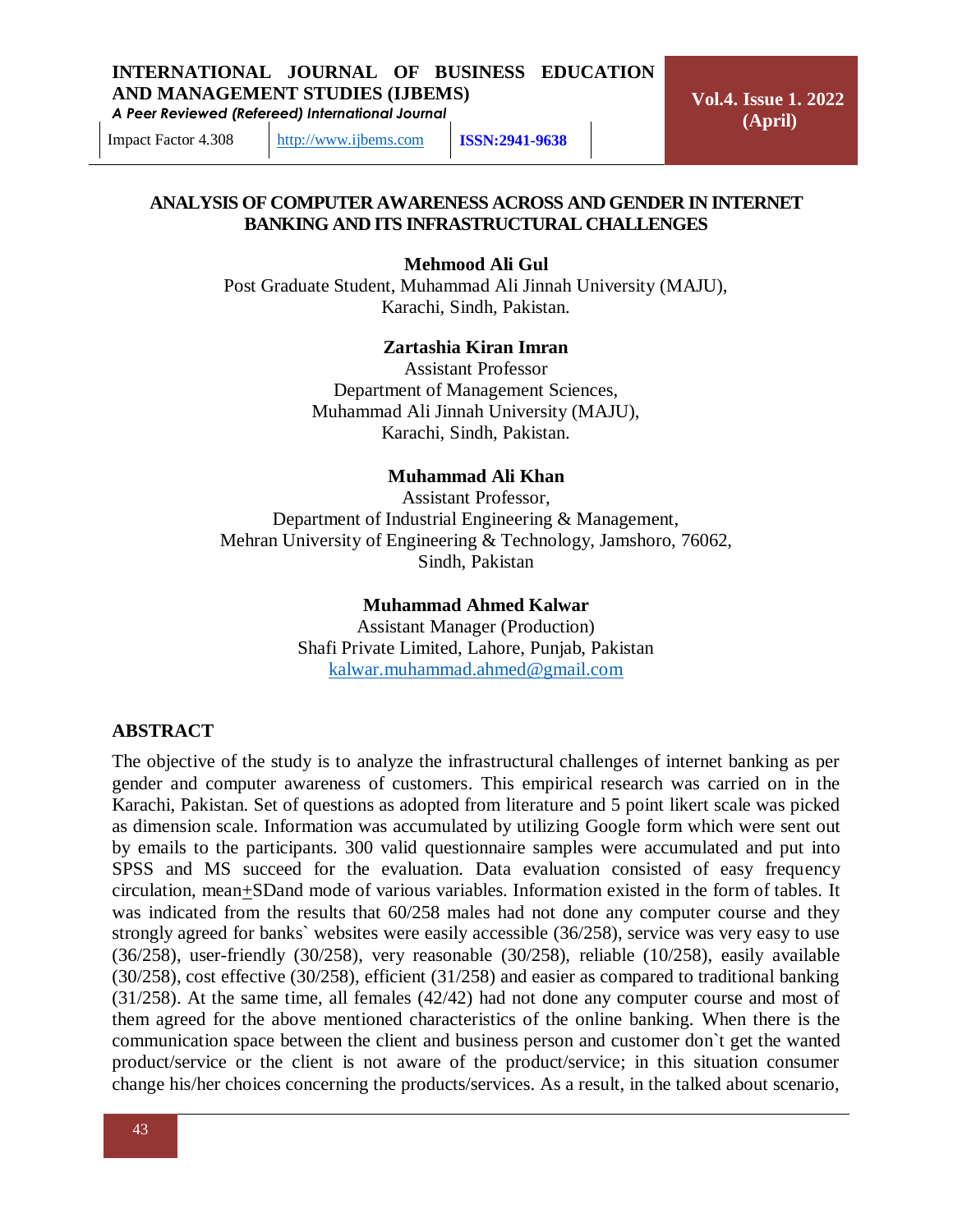*A Peer Reviewed (Refereed) International Journal*

Impact Factor 4.308 [http://www.ijbems.com](http://www.ijbems.com/) **ISSN:2941-9638**

**Vol.4. Issue 1. 2022 (April)**

manufacturer or service provider requires to reduce the gap with his consumer to make sure that he might have understanding regarding the client's demand. On the very same time, if the client don`t understand about the product/service and its features, it is incredibly required to conscious him/her with the detailed knowledge about. This study is going to play the function of bridge in between the customer and provider in regards to consumer's concerns with electronic banking. This study can be carried out at the bigger sample dimension (with varied demographics in regards to geographical areas) for even more precise outcomes and verdict. Originality: Beatrice in 2017 administered a study on the obstacles faced by the internet banking in which the information was accumulated from branch supervisors, branch supervisors, customer service police officers, tellers and credit history police officers. Since, the data was collected from the authorities of banks and because scenario, consumers were not considered. In the heaviness of stated point, the author has left the pointers for future that this job can be further prolonged by conducting the exact same research in the consumers 'way of looking [1]. This study is the expansion of Beatrice's work.

**Keywords:** online banking; internet banking; infrastructure; challenges; gender.

#### **1 INTRODUCTION**

Information technological innovations (IT) has actually been playing an exceptional role in the handling, computation and access of files [2]. Establishments needs to improve their procedures and practices on the arrival of brand-new innovation [3]. In the recent time, the development in technology has actually impacted business in numerous means, most importantly in terms of management and control; advertising and research; operations and decision making [4]. Monetary system plays an important role in the financial development of the nation [5]. The typical setting of supplying product or services by financial institutions to the customers' is through a single distribution channel and that is physical financial institution branches [6]. In order to cope with the quick adjustments in the business scenario, financial institutions began to depend on circulation networks as a different approach for distinction and acquiring further competitive advantage [6]. Banks improve technology investment costs highly to address income, expense and competitiveness worries [4]. In a globe, which is ending up being significantly open as a result of the Web and the Internet (WWW), Internet banking has been making headway around the world [7]. Financial services sector is establishing due to the introduction of internet, fast technological developments, deregulation, globalization and the effect of transforming competitive and regulatory pressures [6]. Application of internet in banking system has modernized the financial institutions [5]. In financial market, InfoTech is the significant element for future development of financial services market. It is based upon sharing of details, which mainly depends on details and interaction technology for acquiring, assessing and providing details to all pertinent customers [8]. E- Banking is data base and primarily scientific in using the digital tools of the computer system resolution via the substantial use of IT without straight resources to the bank by the clients [5]. E-banking refers to financial activities that are accomplished making use of digital technological advances [9]. E-banking means any customer with a desktop computer and a web browser can get linked to his financial institutions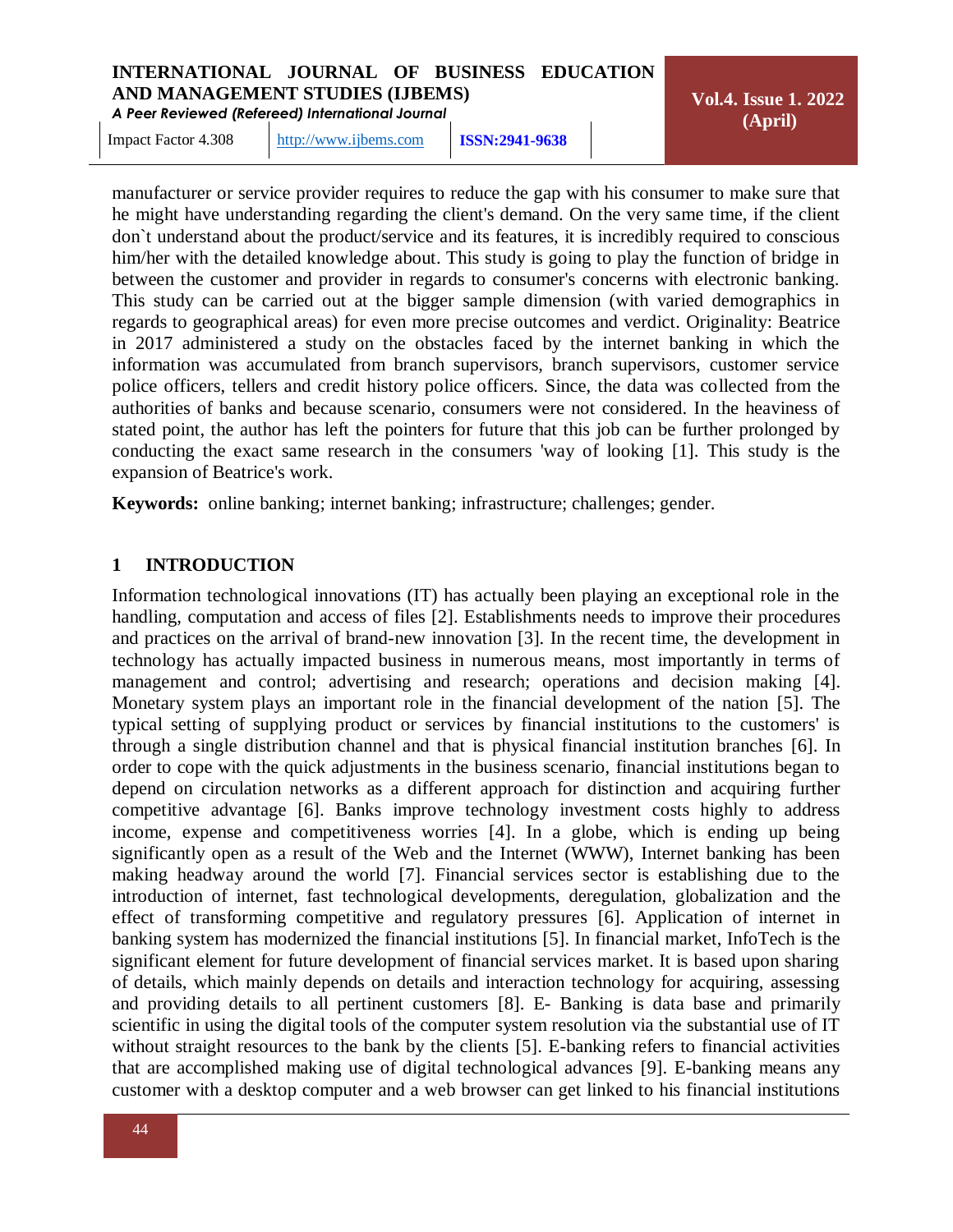*A Peer Reviewed (Refereed) International Journal*

Impact Factor 4.308 [http://www.ijbems.com](http://www.ijbems.com/) **ISSN:2941-9638**

**Vol.4. Issue 1. 2022 (April)**

site to execute any one of the online financial functions. In E- financial system the financial institution has a centralized database that is web-enabled [6]. The intro of e-banking solutions is considered an innovation of the financial sector, bringing various advantages to both customers and banks [10]. One of the benefits that financial institutions experience when using e- banking is increased client contentment [4]. It supplies substantial advantages to consumers in terms of the simplicity and expense of purchases [11]. Web banking has stipulation networks that replaces and duplicated numerous tasks currently executing by the bank [12]. E-banking contribute in marketing, publicity and marketing research of the items [7]. It has actually highly affected the strategic service factors to consider for financial institutions by substantially cutting down prices of shipment and transactions [4]. Therefore e-banking currently plays an essential part to execute the individual and company financial tasks implementation [12]. Because of the introduction of information innovation there is an adjustment in the financial sector which has actually paved method for the intro of retail electronic settlement system and has advanced in the recent years in various nations [5]. It has to be noted, however, that while e-banking gives several benefits to consumers and financial institutions, it additionally intensifies typical banking threats [4]. In this age of modern innovation, the execution of e-banking solutions plays a substantial role in assisting banks to remain affordable and adapt to the current modifications of the market [10]. The monetary product or services have appeared over the Internet, which has therefore become an important distribution network for a number of financial institutions [4]. The success of Internet banking depends upon the maturation, sincerity and commitment of individuals. Internet banking system has actually proved to be more versatile than a guy [7].

The use of most recent technological advances causes the boosted performance, price performance and increased performance [13]. E-Banking is not something brand-new to Pakistan. The first ever ATM machine was mounted in 1987 in Pakistan. Till late 1990s, the installment and growth price of Automated Teller Machine were stayed reduced and slowmoving [12]. Queue is common incident in life [14]–[16]. The progression of monetary transactions by technological innovations has actually been driven by variations in spreading networks as demonstrated by ATM (automated teller ma- chine), Mobile Phone-banking, Pcbanking, Telebanking and most recently electronic banking [12]. The use of internet banking has proliferated in the last decade, along with the Web [17]. In 2017, 64% of the complete transactions were executed by Automated Teller Machine, 0.40% were carried out through mobile banking, and 4% of them were carried out via internet in Pakistan [12]. One among customers experienced issue with Net and electronic banking is privacy; which makes the safety and security in transactions essential [17]. These findings suggest that what the respondents have most to grumble about concerning Internet banking is the safety [17]. Aggression is brought on by temper and impatience [18], [19]. Researches has actually revealed that more youthful segments are extra going to take risks than the older segments Relating to internet banking, the older segments are even more mindful than typical, [17]. The solution discovers as easy to use, quick, accessible etc., however even though the participants located the use positive, many discovered the safety and security adverse [17]. Even e-banking activities based upon the net or digital private networks possess by the financial institution, for that reason communication channel, circulation channel and transactions channel need to be secure [12]. One of the most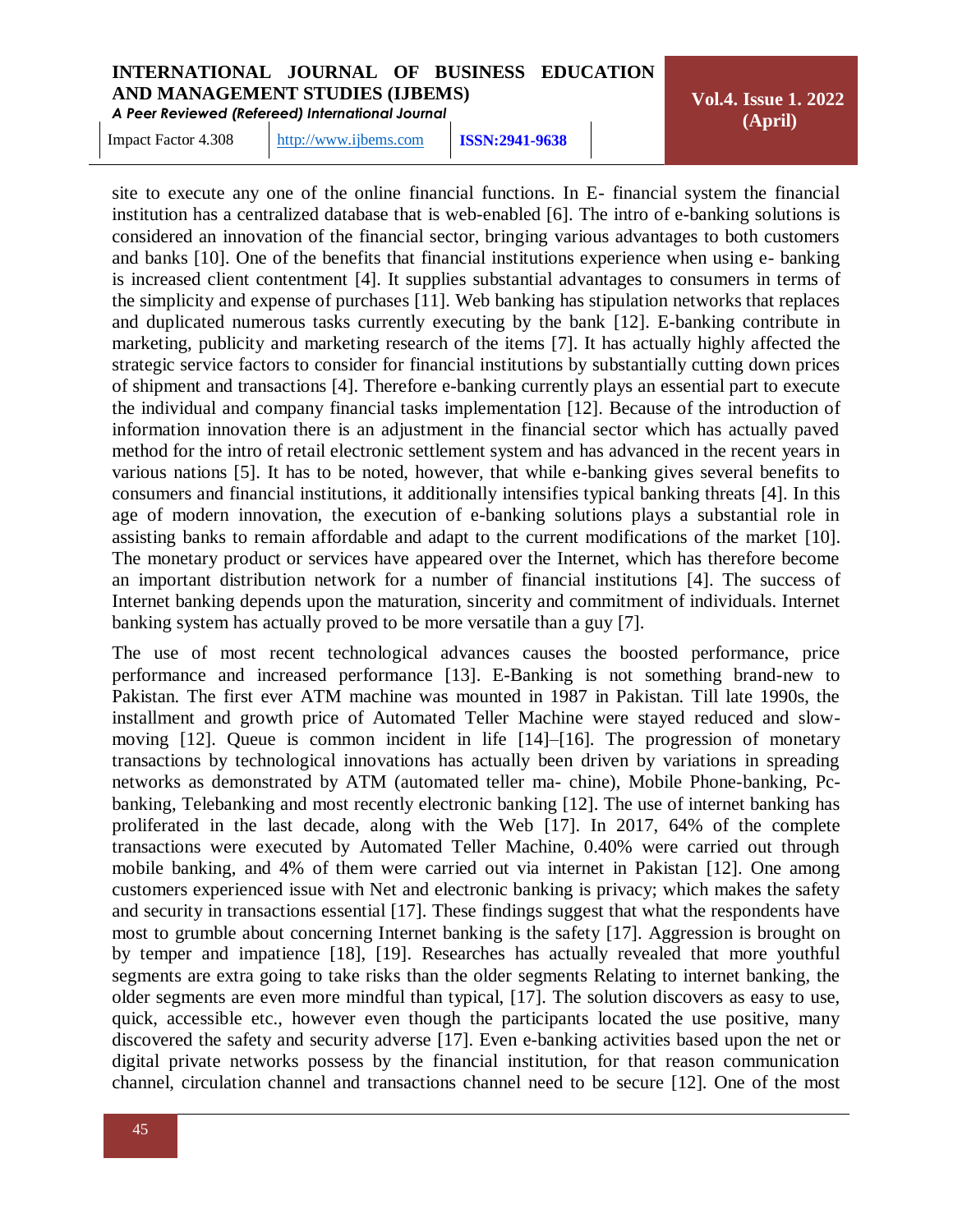*A Peer Reviewed (Refereed) International Journal*

**Vol.4. Issue 1. 2022 (April)**

Impact Factor 4.308 [http://www.ijbems.com](http://www.ijbems.com/) **ISSN:2941-9638**

essential lawful difficulties for the e-banking system seems to be whether the general rules of contracts give adequate guarantees for the credibility and need of electronic contracts [9].

#### **2 LITERATURE REVIEW**

There has been a great deal of research is carried out on the electronic banking in terms of obstacles faced by service providers. One of the descriptive research was carried out by Beatrice (2017) in Kenya, in which questionnaire was made use of for information collection. Study examined the challenges dealt with by the electronic banking. Difficulties were indicated by the study were i.e. inadequate internet rate, client awareness, lack of informs of electronic banking, much less penetration on the market and the function of online banking solutions. Study also highlighted the deal safety and security concerns in the banks. It was ended that the degree of awareness among the client relating to electronic banking is fairly less; that's why it was recommended to educate the financial institutions' workers so that they can pass on the obtained knowledge of online banking towards the customers [1]. Study was performed by Rahman et al, (2017) with the objective to examine the current situation, prospects and trouble of online banking (Dutch-Bangla Bank Limited) in Bangladesh. Data was accumulated by carrying out interviews. There were 11 inquiries in the interview and 100 meeting were conducted from the registered clients of the bank. It was concluded that customers of the financial institution had inadequate understanding concerning the e-banking solutions [8]. Deep literary works testimonial was performed in Iran by AlikhaniandZare (2018) in which the concerns and obstacles of electronic banking regulations are highlighted. In the research, lawful obstacles are analyzed for the development of online banking systems to make sure that solution of those concerns can be recommended. It was ended that, the regulations for the customer security were insufficient in regards to web banking and on the same time, there was no clear judicial procedure thereof [9]. Phuong Nam (2014) conducted study on the execution process of electronic banking services in Vietnam. There were two goals in the research study: 1) to uncover the factors and stimulations for the implementation of online banking services; 2) to examine the application procedure and highlight the obstacles dealt with throughout the procedure. It was ended that the expansion of market and the fulfillment of customers were the major motivations behind the implementation of the internet banking; and the significant challenge was the absence of knowledge (concerning the internet banking) amongst client and their objection [10].

AmeenaFarooqui and P. Rajani (2017) carried out as research with the objective of checking out progress of Indian banks in the context of internet banking. On the very same time, obstacles dealt with by Indian banks were likewise highlighted. The internet banking customers enhance from 193204330 (in 2013) to 462124989 (in 2016); which showed that there succeeded application of internet banking in Indian financial institutions. Highlighted factors were; i.e. protection threat, depend on factor, client awareness, privacy danger, strengthening the public assistance, accessibility of employees solutions, competition, implementation of worldwide modern technology and so on. [10].Hussain et al. (2017) showed internet accessibility in financial sector as a reason for customer reluctance to access their checking account online in Pakistan. Because absence of cyber security, clients' count on is substantially influenced by the use electronic banking. Furthermore, authors highlighted the issues of internet banking i.e.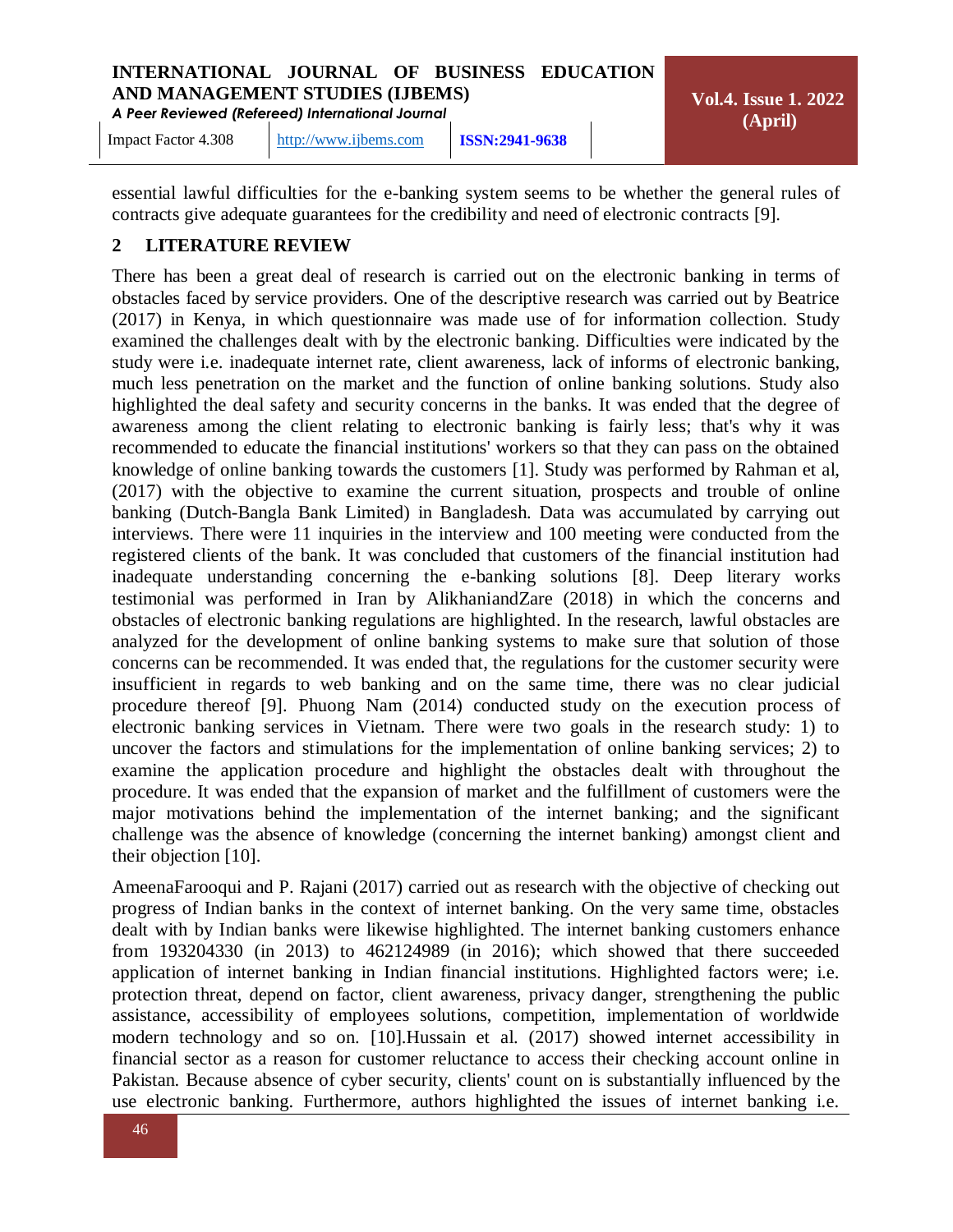*A Peer Reviewed (Refereed) International Journal*

**Vol.4. Issue 1. 2022 (April)**

Impact Factor 4.308 [http://www.ijbems.com](http://www.ijbems.com/) **ISSN:2941-9638**

technical issues, ATM web link network issues, safety problems, non-technical personnel [12]. Al-Weshah (2013) ended that internet banking offers many readily available possibilities to financial institution enhancement such as simple and quick banking services, affordable communication tools with customers, new banking products and services to financial institution clients, and efficient control concerning financial system errors. On the other hand, internet banking encounters many prospective challenges in bank renovation such as absence of clients' trust and safety and security, lack of staff members' engagement in banking industry improvement, and lack of appropriate employees' abilities and abilities in internet applications due to absence of efficient training for bank employees [20].AshokaandVinay M.L (2016) carried out survey in Mysore Area reveal that the matching percent in respect of rural client is only 60 percentage with the overall sample dimension of 179 the portion for E- Financial in the accumulated group counts for 80 portion the major reason for non-patronization of E-- Banking is illiteracy and fear of shedding cash when E-- Financial is practiced [21]. The association between demographic attributes and the contentment of consumers for electronic banking was examined by Kumbhar, Vijay (2011); furthermore, association between service quality and client's complete satisfaction was also explored he likewise explore the relationship between service quality and customers' complete satisfaction and complete satisfaction in internet banking service supplied by the public market financial institution and economic sector financial institutions. The study figured out that overall complete satisfaction of staff members, business people and experts are higher in electronic banking service. Also it was discovered that there is substantial difference in the customers' perception in electronic banking services supplied by the public and privates sector financial institutions [22]. According to Nath Ravi &Schrick Paul (2001), In every business, the method business is conducted is being transformed by shopping. Obsolete business versions are changed by the new ones. On the very same time, company are pondering over the adjustment of methods of client relationship monitoring and business procedure design. Banks are not jeopardizing on this improvement. In the present research study, sights of bankers are examined on the arrangement of financial services using web site. Outcomes of the research indicated that internet banking in its infancy age and its offered by less variety of financial institutions; overall internet banking benefits are staying to be understood by number of financial institutions for its application [23].Pooja Malhotra and Balwinder Singh (2009), briefly indicated the here and now problem of internet banking in India. This research was performed to search for the connection in between internet banking fostering and performance of bank and the risk. It has been indicated by the research that, internet banking has the considerable and adverse organization with the risk; where it becomes clear that risk profile of banks is not enhanced by the electronic banking fostering in banks [24].

#### **3 RESEARCH GAP**

With the advent of technological improvement, it was required for the financial institutions therefore the consumer to move towards the online banking [25]. E-Banking is sensation through which the services and products are immediately supplied to customers through digital system [25]. Lately, due the development in the field of InfoTech and the Internet benefits, financial institutions have been seeking for the provision of number of services for their customers. Unavoidable obstacles are coming in the method of development and development of e-banking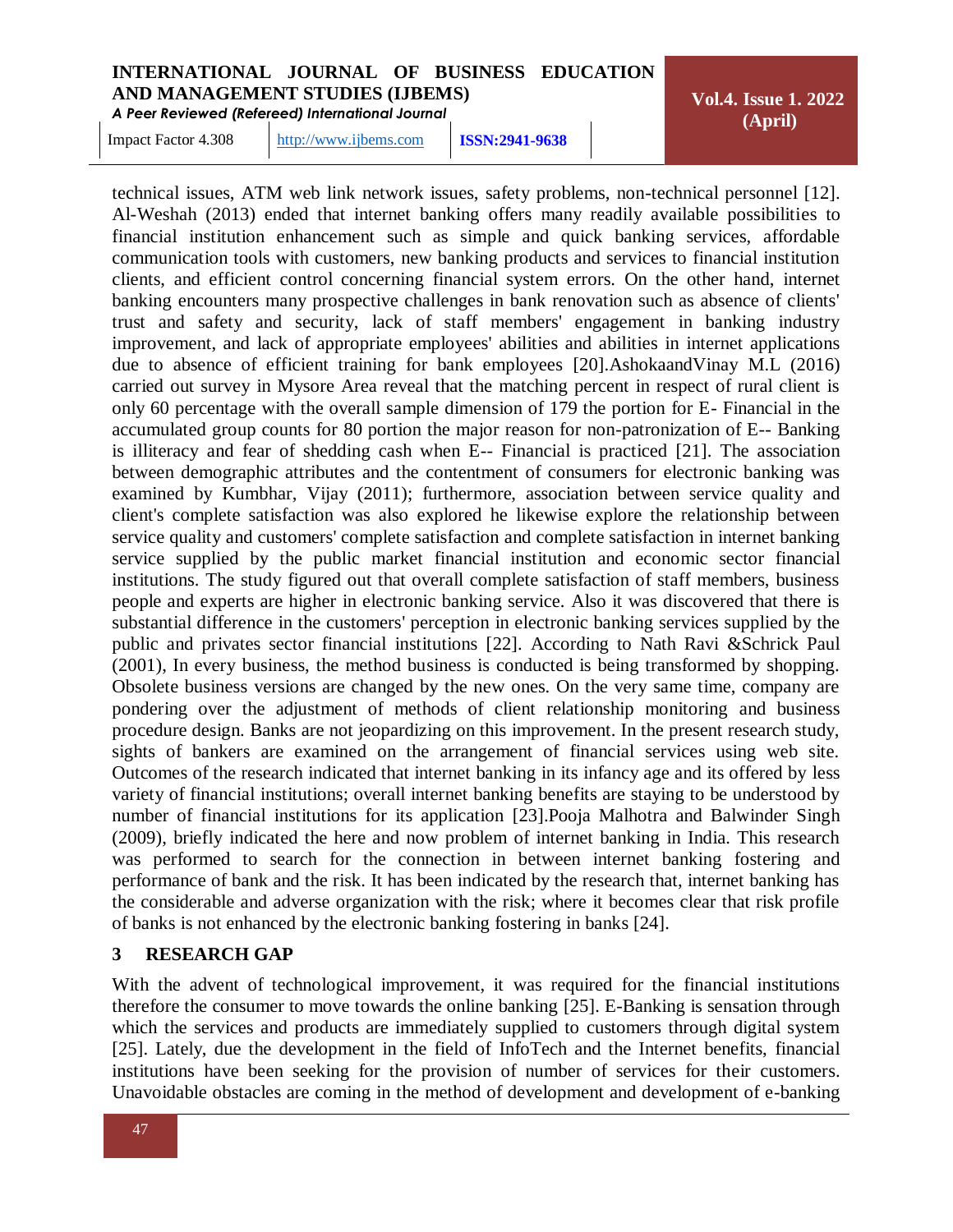*A Peer Reviewed (Refereed) International Journal*

**Vol.4. Issue 1. 2022 (April)**

Impact Factor 4.308 [http://www.ijbems.com](http://www.ijbems.com/) **ISSN:2941-9638**

[9]. Aside from the benefits of, online banking; there are numerous obstacles in the market of online banking; which are noteworthy for both i.e. service provider and the end user, who operates efficiently from the financial institutions. It is required for them to be familiar with those obstacles so that they can be gotten over efficiently [26]. In the present situation, it is required to recognize the concerns of financial via web on the side of customers to recognize the obstacles which are been encountered by company. In this way, unwillingness concerning the usage of electronic banking among the end individual as it might be reduced for the good of both clients and service providers. There has been a great deal of investigates, that concentrate on the obstacles encountered by the service providers i.e. banks yet a very few of them have actually focused on the challenges with end user (consumer) point of view. Beatrice in 2017 performed a research study on the challenges faced by the electronic banking in which the information was collected from branch supervisors, branch supervisors, customer care policemen, cashiers and debt officers. Since, the data was accumulated from the officials of banks and because situation, consumers were not considered. In the gravity of discussed point, the author has actually left the suggestions for future that this work can be more prolonged by performing the exact same study in the customers 'point of view [1]. This research is the expansion of Beatrice's work.

#### **4 RESEARCH OBJECTIVE**

Aim of the present paper was to link the customer and service provider; so that the communication gap can be eradicated and this was possible by following objectives.

- To list down the infrastructural challenges of internet banking by in-depth review of literature
- To analyze the infrastructural challenges of internet banking as per gender and computer awareness of customers

#### **5 METHODOLOGY**

Research method is the subject of methods which have been made use of in the performed research. In this area, research method, research design, populace, segment size, sampling technique, research tool and measurement scale are reviewed briefly.

#### **5.1 Research Philosophy**

3 major ideologies of science are there i.e. empiricism, scientific realism and social constructionism [27]. This research study based upon the realism approach. According to McMurray AJ, Rate RWand Scott D (2004) as cited by [28] that in realism philosophy, fact and beliefs that exist in a the atmosphere are focused. Yin (1989, p. 21) as cited by [29] suggested that realism paradigm intends to generalize to academic suggestions and not to populaces. There are 2 branches of realism ideology i.e. critical and straight realism. Sekaran U andBougie R. (2013) as pointed out by [28] explained straight realism is what an individual really feels, sees, hears, etc. On the other hand, in vital realism, the people review their experience in details circumstances.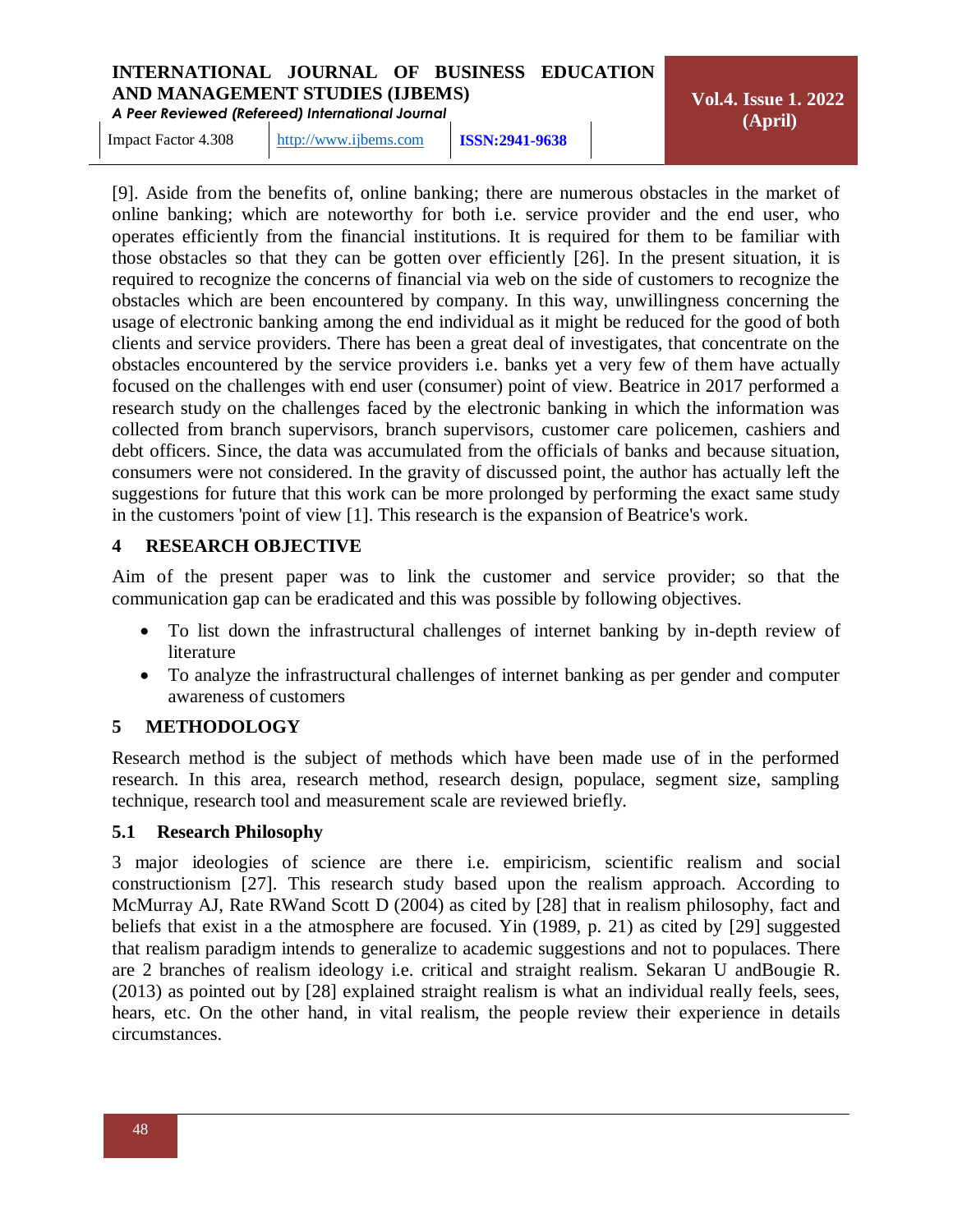*A Peer Reviewed (Refereed) International Journal*

Impact Factor 4.308 [http://www.ijbems.com](http://www.ijbems.com/) **ISSN:2941-9638**

**Vol.4. Issue 1. 2022 (April)**

# **5.2 Research Approach**

Category shows three sorts of research strategies i.e. qualitative, quantitative and the blended method of both. Quantitative research describes the quantification and analysis of variables for obtaining results [30]. By the assistance of various statistical methods, the details (numerical details) is assessed in order to answer the questions like, how much, that, what, the amount of, where and when [1]. According to Aliaga, and Gunderson (2002), as pointed out by [30] describes the quantitative research methods as defining an issue by through collection of data in numbers and examining it with the help of mathematical methods. Statistical approach to research design makes up the quantitative research method. It begins with the statement of the research trouble and incorporates the theory formation, testimonial of literature and quantitative analysis of data [31]. This research method emerged around the duration of 1250 A.D., it was made use of by the scientists for the metrology of records. Considering that, in this research writer has actually collected the details and used various statistical techniques to evaluate it; therefore this research uses the quantitative research viewpoint.

#### **5.3 Research Design**

Design of research is framework, research plan and evaluation are put together in order to research the research questions [1]. According to Cooper & Schindler (2006) as mentioned by [1] that descriptive research is utilized for responding to the question like what, where and exactly how of an incident. Study research is referred to as the typical type of descriptive research; in survey research, interrogations are asked from the sample (standing for the team (s)) of individuals to be researched [32]. Important information concerning the population is offered by the use of detailed research design. Descriptive research help research to define the important things which prevail in the population [20]

#### **5.4 Research Instrument**

Survey was made use of the research instrument in the study. It was contained 5 sections. Initial area was based on 6 interrogations concerning the information of respondent i.e. age, sex, bank name and education, have you done any type of computer programs? And do you have accessibility to internet? Second area was contained 4 issues relating to the leads of online banking as taken on from [8]. Third section was based upon 9 issues concerning infrastructural problems which were taken on from [1].

#### **5.5 Measurement Scale**

Because, the idea of individuals regarding anything are an abstract noun; which cannot be determined by physical numbers; thus, for dimension of viewpoints and perspectives, likert scales are designed [33]. These scales are been composed on the numerous options in a dealt with layout. In the present research, 5-point likert scale ("Strongly Disagree = 1" to "Strongly Agree  $= 5$ ") was made use of in order to determine the various variables.

#### **5.6 Data Collection**

In research language, populace is the complete sum of things from the details sample can be taken [34]. Research populace in this research is the number of individuals that have accounts in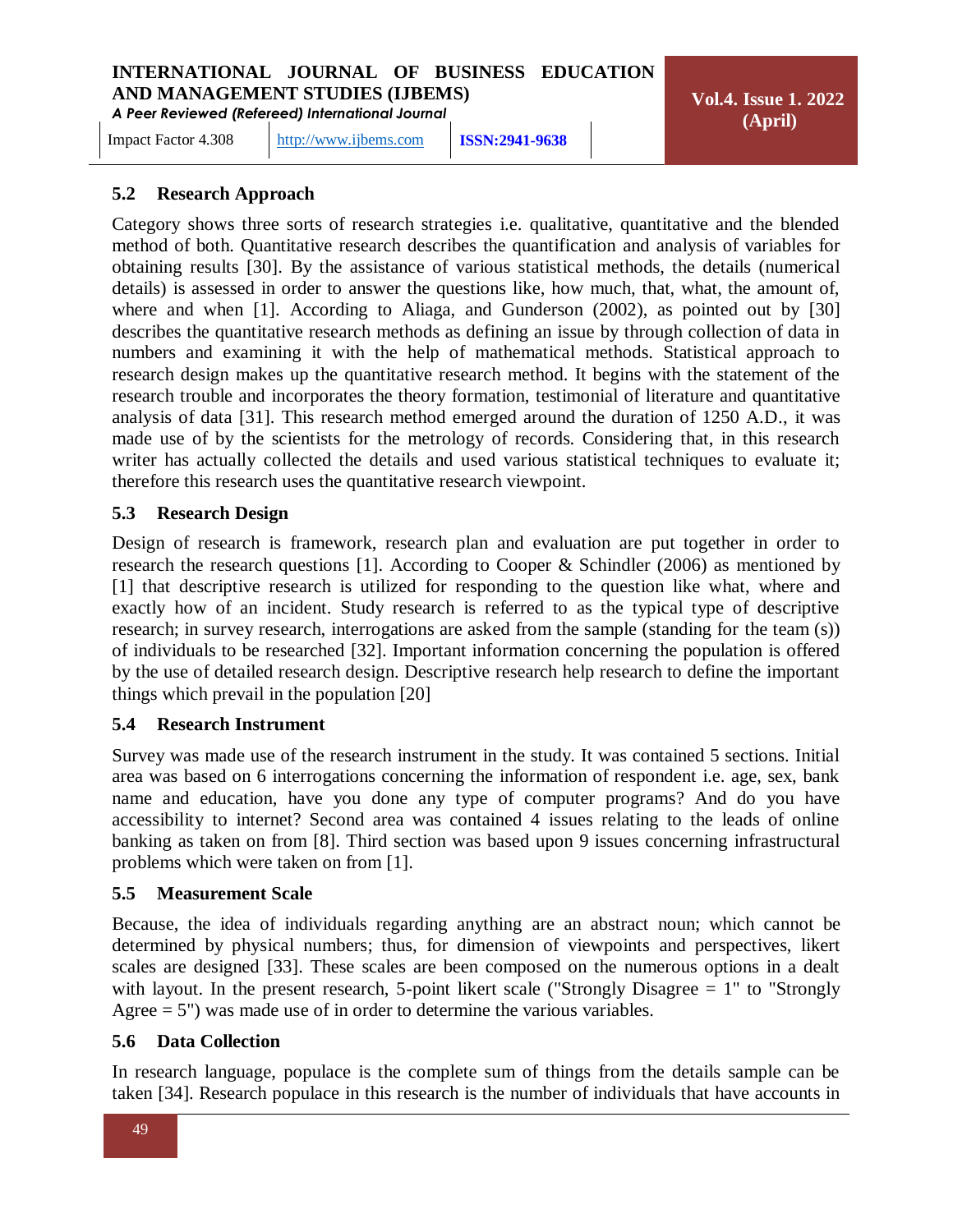*A Peer Reviewed (Refereed) International Journal*

Impact Factor 4.308 [http://www.ijbems.com](http://www.ijbems.com/) **ISSN:2941-9638**

any one of the bank in Karachi, Sindh, Pakistan. The consumers of a minimum of 5 financial institutions (operating in Karachi) were approached for the records collection (by Google kind) and details was accumulated from 300 participants. Hassle-free tasting technique was made use of for the data collection.

#### **5.7 Data Analysis**

Records was taken into MS stand out and statistical bundle for social scientific researches for evaluation. Details evaluation included basic frequency distribution, means, standard deviations and modes of different variables. The data existed in the form of tables. Analysis of the each of the interrogation was conducted separately according to the two demographic attributes i.e. sex and age.

#### **6 RESULT**

Result is based on the thorough analysis of numerous variables of infrastructural challenges of electronic banking throughout gender and individuals` awareness regarding computer. The analysis consists of the in-depth frequency distribution in addition to mean and standard deviations of the variables along with the mode. The results are presented in the tabular format.

#### **6.1 Q1. Bank's website is very easily accessible**

Frequency distribution, mean+SD and mode of Q1 were calculated on the basis of responses (Yes/No) of the question i.e. have you done any computer course? The response (mean+SD, mode) of male respondents who had and had not done computer course was calculated to be 3.44+0.91, 4 and 4.07+0.86, 4 respectively as can be seen in the Table 1.

|              | <b>Have</b>                                |                             |                                  | Bank's website is very easily accessible |                                                        |                                  |              |                  |
|--------------|--------------------------------------------|-----------------------------|----------------------------------|------------------------------------------|--------------------------------------------------------|----------------------------------|--------------|------------------|
| Gende<br>r   | you done<br>any<br>compute<br>r<br>course? | $n\left(\frac{6}{6}\right)$ | 2<br>$n\left(\frac{6}{6}\right)$ | 3<br>$n\left(\frac{6}{6}\right)$         | $\overline{\mathbf{4}}$<br>$n\left(\frac{6}{6}\right)$ | 5<br>$n\left(\frac{0}{0}\right)$ | <b>Total</b> | Mean+SD,<br>Mode |
| Male         | Yes                                        |                             | 16(5.33%)                        | 79(26.33%)                               | 103(34.33%)                                            | $\overline{\phantom{0}}$         | 198(66%)     | $3.44 + 0.91, 4$ |
| Male         | N <sub>o</sub>                             | 8(2.67%)                    |                                  | 8(2.67%)                                 | 8(2.67%)                                               | 36(12%)                          | 60(20%)      | $4.07+0.86, 4$   |
| Female       | Yes                                        |                             | -                                | -                                        |                                                        |                                  |              |                  |
| Female       | N <sub>0</sub>                             |                             | $\overline{\phantom{a}}$         | $\overline{\phantom{m}}$                 | 42(14%)                                                | $\overline{\phantom{a}}$         | 42(14%)      | $4.00+1.07, 4$   |
| <b>Total</b> |                                            | 8(2.67%)                    | 16(5.33%)                        | 87(29%)                                  | 153(51%)                                               | 36(12%)                          | 300(100%)    |                  |

| Table 1. Frequency distribution, mean+SD and mode of the responses of the participants across gender and |  |  |  |
|----------------------------------------------------------------------------------------------------------|--|--|--|
| computer awareness                                                                                       |  |  |  |

There were no female respondents who had conducted the computer course; moreover, female respondents who had not conducted computer course, their mean response was computed to be 4.00+1.07, 4 as presented in the Table 1.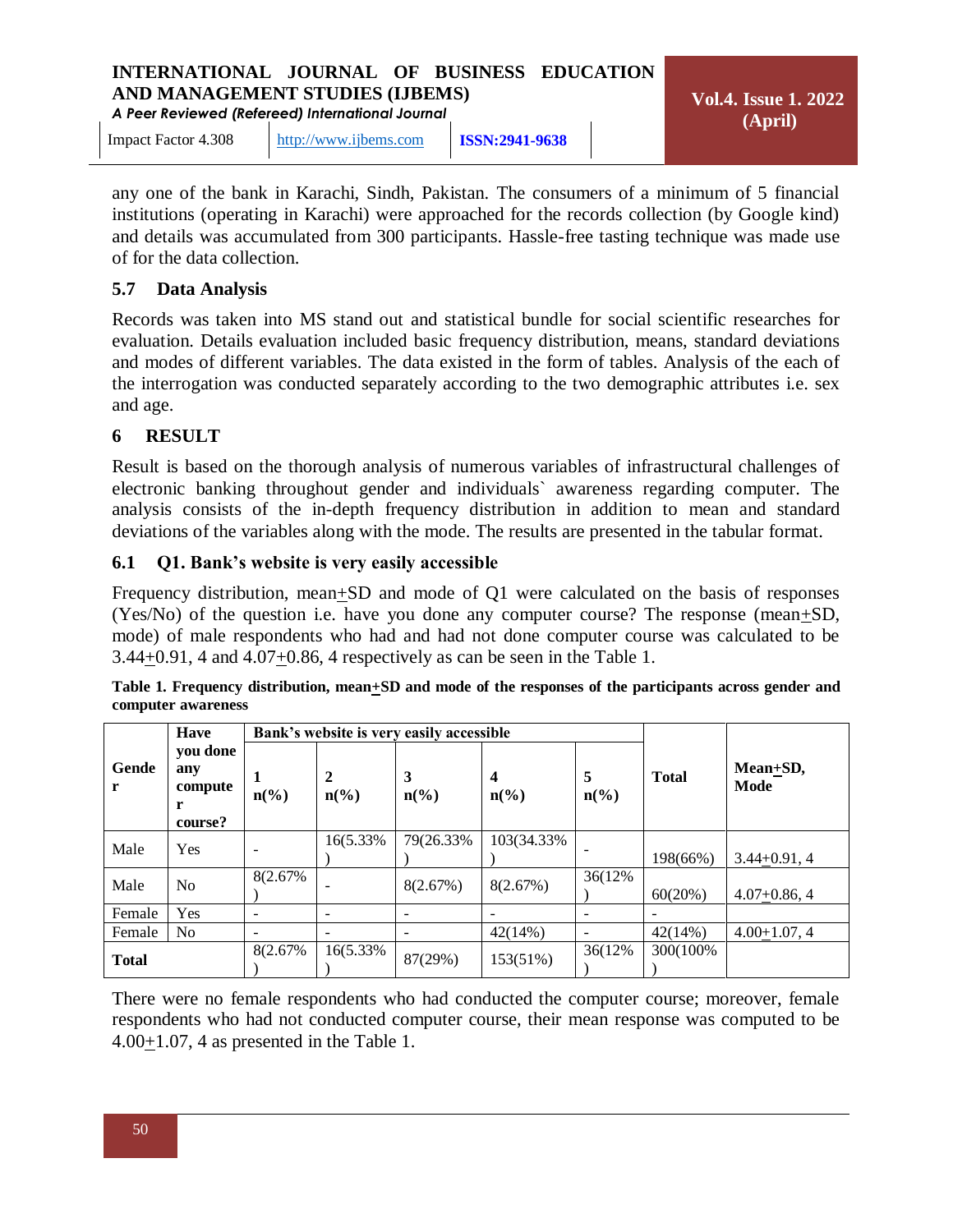*A Peer Reviewed (Refereed) International Journal*

Impact Factor 4.308 [http://www.ijbems.com](http://www.ijbems.com/) **ISSN:2941-9638**

#### **6.2 Q2. Accessing internet banking Services is very easy**

Frequency distribution, mean+SD and mode of Q2 were calculated on the basis of responses (Yes/No) of the question i.e. have you done any computer course? The response (mean $\pm SD$ , mode) of male respondents who had and had not done computer course was calculated to be  $3.47\pm1.01$ , 4 and  $4.20\pm1.12$ , 4 respectively as can be seen in the Table 2.

Table 2. Frequency distribution, mean+SD and mode of the responses of the participants across gender and computer awareness

|              | <b>Have</b>                                       |                     |                                   |                      | <b>Accessing internet banking Services is very easy</b> |                                  |                   |                              |
|--------------|---------------------------------------------------|---------------------|-----------------------------------|----------------------|---------------------------------------------------------|----------------------------------|-------------------|------------------------------|
| Gend<br>er   | you<br>done<br>any<br>comput<br>er<br>course<br>? | 1<br>$n\frac{6}{6}$ | $\overline{2}$<br>$n\binom{0}{0}$ | 3<br>$n\binom{0}{0}$ | 4<br>$n\left(\frac{0}{0}\right)$                        | 5<br>$n\left(\frac{0}{0}\right)$ | <b>Total</b>      | $Mean + SD$ ,<br><b>Mode</b> |
| Male         | Yes                                               | $\overline{a}$      | 20(6.67<br>$%$ )                  | 73(24.33)<br>$%$ )   | 103(34.33)<br>$%$ )                                     | 2(0.67%)                         | 198(66)<br>$%$ )  | $3.44 + 0.91, 4$             |
| Male         | N <sub>o</sub>                                    | 6(2)<br>$%$ )       |                                   | 8(2.67%)             | 10(3.33%)                                               | 36(12%)                          | 60(20%)           | $4.17+0.90, 4$               |
| Femal<br>e   | Yes                                               |                     |                                   |                      |                                                         |                                  |                   |                              |
| Femal<br>e   | No                                                | 3(1)<br>$%$ )       |                                   |                      | 39(13%)                                                 | $\qquad \qquad$                  | 42(14%)           | $3.79 + 1.11, 4$             |
| <b>Total</b> |                                                   | 9(3)<br>$%$ )       | 20(6.67<br>$%$ )                  | 81(27%)              | 152(50.67<br>$%$ )                                      | 38(12.67)<br>$%$ )               | 300(100)<br>$%$ ) |                              |

There were no female respondents who had conducted the computer course; moreover, female respondents who had not conducted computer course, their mean response was computed to be 2.86+1.43, 5 as presented in the Table 2.

#### **6.3 Q3. Online banking services are very user friendly**

Frequency distribution, mean+SD and mode of Q3 were calculated on the basis of responses (Yes/No) of the question i.e. have you done any computer course? The response (mean+SD, mode) of male respondents who had and had not done computer course was calculated to be 3.11+0.88, 3 and 3.17+0.88, 4 respectively as can be seen in the Table 3,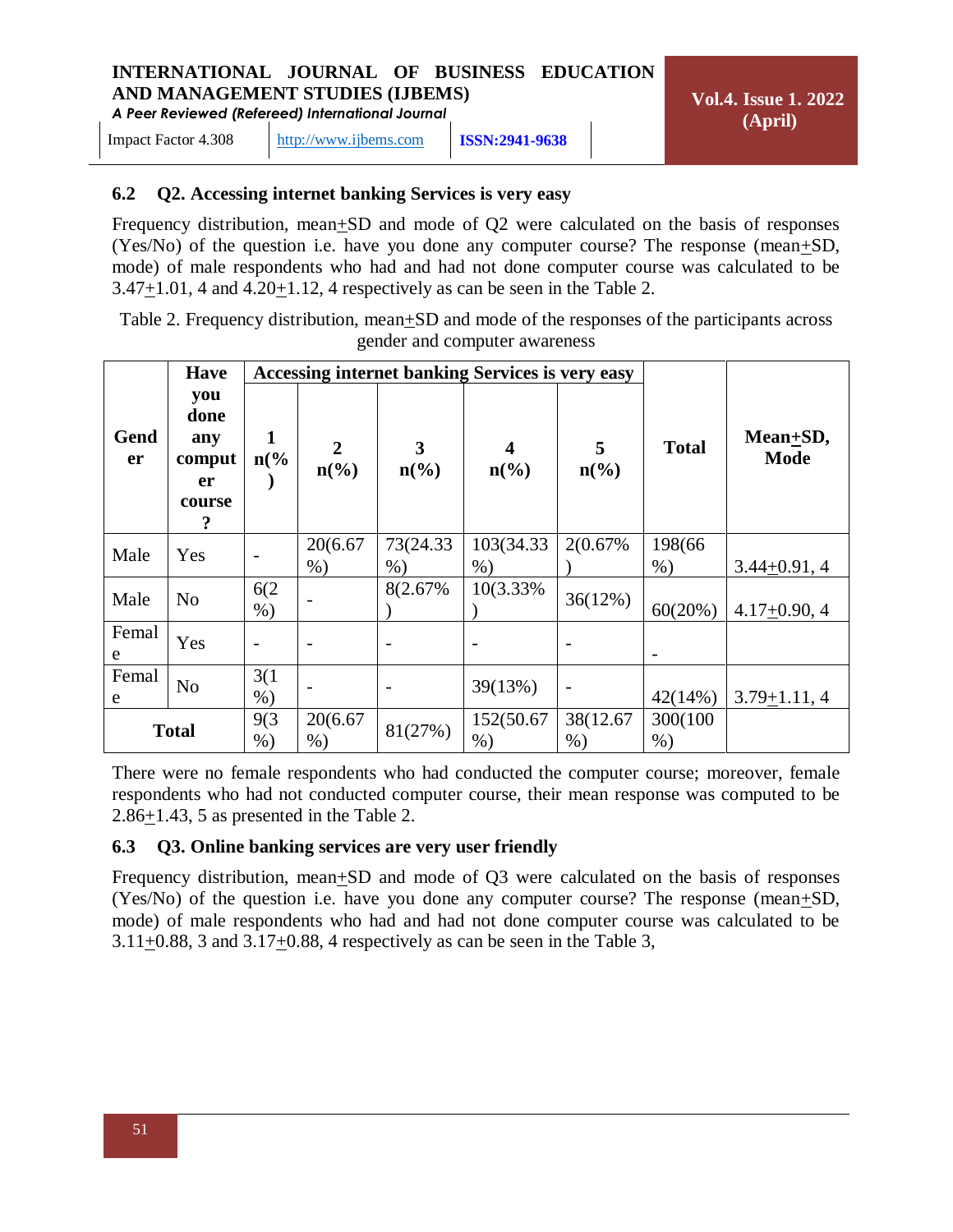*A Peer Reviewed (Refereed) International Journal*

| Table 3. Frequency distribution, mean+SD and mode of the responses of the participants |  |  |
|----------------------------------------------------------------------------------------|--|--|
| across gender and computer awareness                                                   |  |  |

|              | <b>Have</b>                                       |                             |                                   | Online banking services are very user friendly |                                            |                      |                   |                                |
|--------------|---------------------------------------------------|-----------------------------|-----------------------------------|------------------------------------------------|--------------------------------------------|----------------------|-------------------|--------------------------------|
| Gend<br>er   | you<br>done<br>any<br>comput<br>er<br>course<br>? | $n\left(\frac{0}{0}\right)$ | $\overline{2}$<br>$n\binom{0}{0}$ | $\mathbf{3}$<br>$n\left(\frac{0}{0}\right)$    | $\overline{\mathbf{4}}$<br>$n\binom{0}{0}$ | 5<br>$n\binom{0}{0}$ | <b>Total</b>      | Mean $\pm SD$ ,<br><b>Mode</b> |
| Male         | Yes                                               | 2(0.67)<br>$%$ )            | 20(6.67<br>$%$ )                  | 82(27.33)<br>$%$ )                             | 94(31.33)<br>$%$ )                         |                      | 198(66)<br>$%$ )  | $3.35+0.91, 4$                 |
| Male         | N <sub>o</sub>                                    | 6(2%)                       | $\qquad \qquad \blacksquare$      | 14(4.67)<br>$\%$ )                             | 10(3.33)<br>$%$ )                          | 30(10)<br>$%$ )      | 60(20%)           | $3.97 + 0.87, 4$               |
| Femal<br>e   | Yes                                               |                             |                                   |                                                |                                            |                      |                   |                                |
| Femal<br>e   | N <sub>o</sub>                                    | 1(0.33)<br>$%$ )            |                                   | $1(0.33\%)$                                    | 40(13.33)<br>$%$ )                         |                      | $42(14\%)$        | $3.90 + 1.03, 4$               |
| <b>Total</b> |                                                   | 9(3%)                       | 20(6.67)<br>$%$ )                 | 97(32.33)<br>$%$ )                             | 144(48%)                                   | 30(10)<br>$%$ )      | 300(100)<br>$%$ ) |                                |

There were no female respondents who had conducted the computer course; moreover, female respondents who had not conducted computer course, their mean response was computed to be 3.88+0.68, 4 as presented in the Table 3.

#### **6.4 Q4. The response time of internet banking system is very reasonable**

Frequency distribution, mean $\pm$ SD and mode of Q4 were calculated on the basis of responses (Yes/No) of the question i.e. have you done any computer course? The response (mean $\pm SD$ , mode) of male respondents who had and had not done computer course was calculated to be  $3.55\pm1.12$ , 4 and  $3.87\pm1.05$ , 4 respectively as can be seen in the Table 4,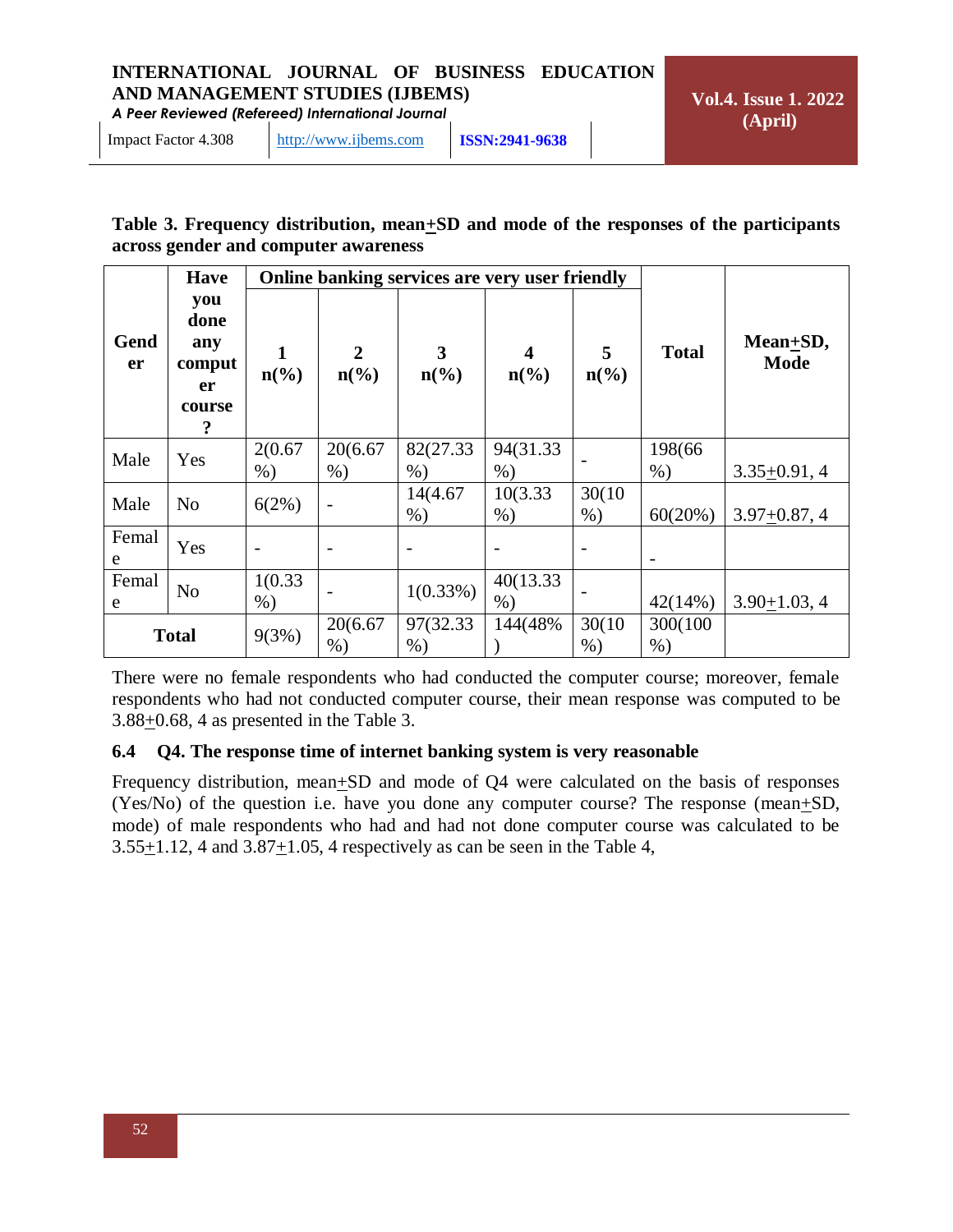*A Peer Reviewed (Refereed) International Journal*

**Vol.4. Issue 1. 2022 (April)**

Impact Factor 4.308 [http://www.ijbems.com](http://www.ijbems.com/) **ISSN:2941-9638**

#### **Table 4. Frequency distribution, mean+SD and mode of the responses of the participants across gender and computer awareness**

|                   | <b>Have</b><br>you                         |                             |                                   | very reasonable                  | The response time of internet banking system is |                      |                    |                              |
|-------------------|--------------------------------------------|-----------------------------|-----------------------------------|----------------------------------|-------------------------------------------------|----------------------|--------------------|------------------------------|
| Gend<br><b>er</b> | done<br>any<br>compu<br>ter<br>course<br>? | $n\left(\frac{0}{0}\right)$ | $\overline{2}$<br>$n\binom{0}{0}$ | 3<br>$n\left(\frac{0}{0}\right)$ | $n\left(\frac{0}{0}\right)$                     | 5<br>$n\binom{0}{0}$ | <b>Total</b>       | $Mean + SD$ ,<br><b>Mode</b> |
| Male              | Yes                                        | 2(0.67)<br>$%$ )            | 20(6.67<br>$%$ )                  | 67(22.3)<br>$3\%)$               | 104(34.67<br>$%$ )                              | 5(1.67%)             | 198(66)<br>$%$ )   | $3.45 + 0.93, 4$             |
| Male              | N <sub>o</sub>                             | 6(2%)                       |                                   | 8(2.67%)                         | 16(5.33%)                                       | $30(10\%)$           | 60(20%)            | $4.07 + 0.87, 4$             |
| Fema<br>le        | Yes                                        | $\overline{a}$              |                                   |                                  |                                                 |                      |                    |                              |
| Fema<br>le        | N <sub>o</sub>                             | $\qquad \qquad$             |                                   | 6(2%)                            | 36(12%)                                         |                      | 42(14%)            | $3.86 + 0.98, 4$             |
| <b>Total</b>      |                                            | 8(2.67)<br>$%$ )            | 20(6.67<br>$%$ )                  | 81(27%)                          | 156(52%)                                        | 35(11.6)<br>7%)      | 300(10)<br>$0\%$ ) |                              |

There were no female respondents who had conducted the computer course; moreover, female respondents who had not conducted computer course, their mean response was computed to be  $3.38\pm0.47$ , 4 as presented in the Table 4.

#### **6.5 Q5. Internet banking system is very reliable**

Frequency distribution, mean $\pm SD$  and mode of Q5 were calculated on the basis of responses (Yes/No) of the question i.e. have you done any computer course? The response (mean $\pm SD$ , mode) of male respondents who had and had not done computer course was calculated to be 3.52+0.83, 4 and 3.60+0.79, 4 respectively as can be seen in the Table 5.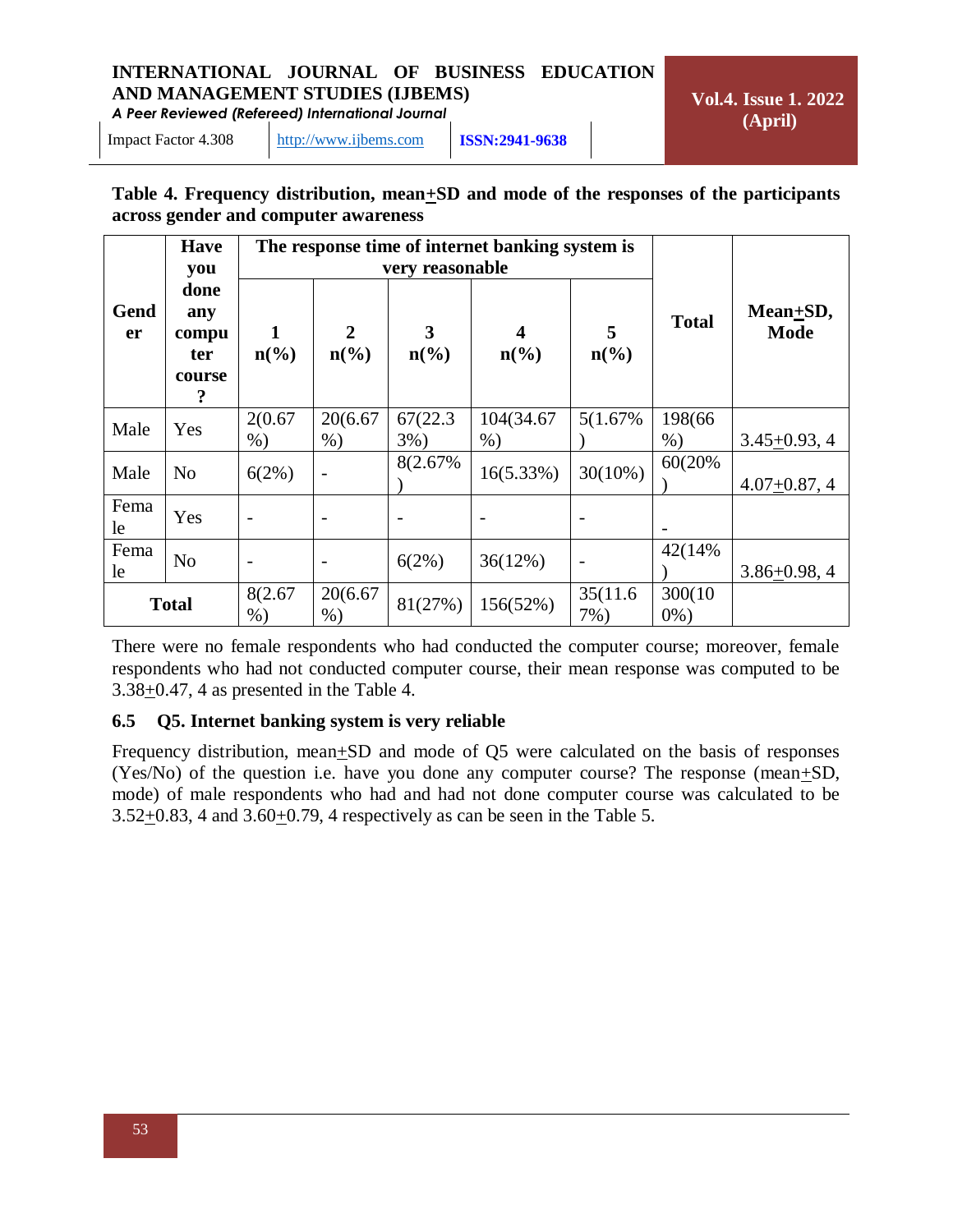*A Peer Reviewed (Refereed) International Journal*

**Vol.4. Issue 1. 2022 (April)**

Impact Factor 4.308 [http://www.ijbems.com](http://www.ijbems.com/) **ISSN:2941-9638**

#### **Table 5. Frequency distribution, mean+SD and mode of the responses of the participants across gender and computer awareness**

|              | <b>Have</b>                                       |                     |                                               |                                 | Internet banking system is very reliable.              |                                  |                   |                              |
|--------------|---------------------------------------------------|---------------------|-----------------------------------------------|---------------------------------|--------------------------------------------------------|----------------------------------|-------------------|------------------------------|
| Gend<br>er   | you<br>done<br>any<br>comput<br>er<br>course<br>? | 1<br>$n\frac{6}{6}$ | $\overline{2}$<br>$n\left(\frac{6}{6}\right)$ | $\mathbf{3}$<br>$n\binom{0}{0}$ | $\overline{\mathbf{4}}$<br>$n\left(\frac{0}{0}\right)$ | 5<br>$n\left(\frac{0}{0}\right)$ | <b>Total</b>      | $Mean + SD$ ,<br><b>Mode</b> |
| Male         | Yes                                               |                     | 19(6.33)<br>$%$ )                             | 69(23%)                         | 108(36%)                                               | 2(0.67%)                         | 198(66)<br>$%$ )  | $3.47 + 0.88, 4$             |
| Male         | N <sub>o</sub>                                    | 6(2)<br>$%$ )       |                                               | 8(2.67%)                        | 16(5.33%)                                              | $30(10\%)$                       | 60(20%)           | $4.07 + 0.83, 4$             |
| Femal<br>e   | Yes                                               |                     |                                               |                                 |                                                        |                                  |                   |                              |
| Femal<br>e   | N <sub>o</sub>                                    |                     | $\overline{\phantom{a}}$                      | 6(2%)                           | 36(12%)                                                |                                  | 42(14%)           | $3.86 + 0.98, 4$             |
| <b>Total</b> |                                                   | 6(2)<br>$%$ )       | 19(6.33)<br>$%$ )                             | 83(27.67<br>$%$ )               | 160(53.33)<br>$%$ )                                    | 32(10.67)<br>$%$ )               | 300(100)<br>$%$ ) |                              |

There were no female respondents who had conducted the computer course; moreover, female respondents who had not conducted computer course, their mean response was computed to be  $3.38\pm0.64$ , 4 as presented in the Table 5.

#### **6.6 Q6. Internet is easily available across the country**

Frequency distribution, mean $\pm SD$  and mode of Q6 were calculated on the basis of responses (Yes/No) of the question i.e. have you done any computer course? The response (mean $\pm SD$ , mode) of male respondents who had and had not done computer course was calculated to be 2.63+0.98, 2 and 3.60+1.05, 2 respectively as can be seen in the Table 6.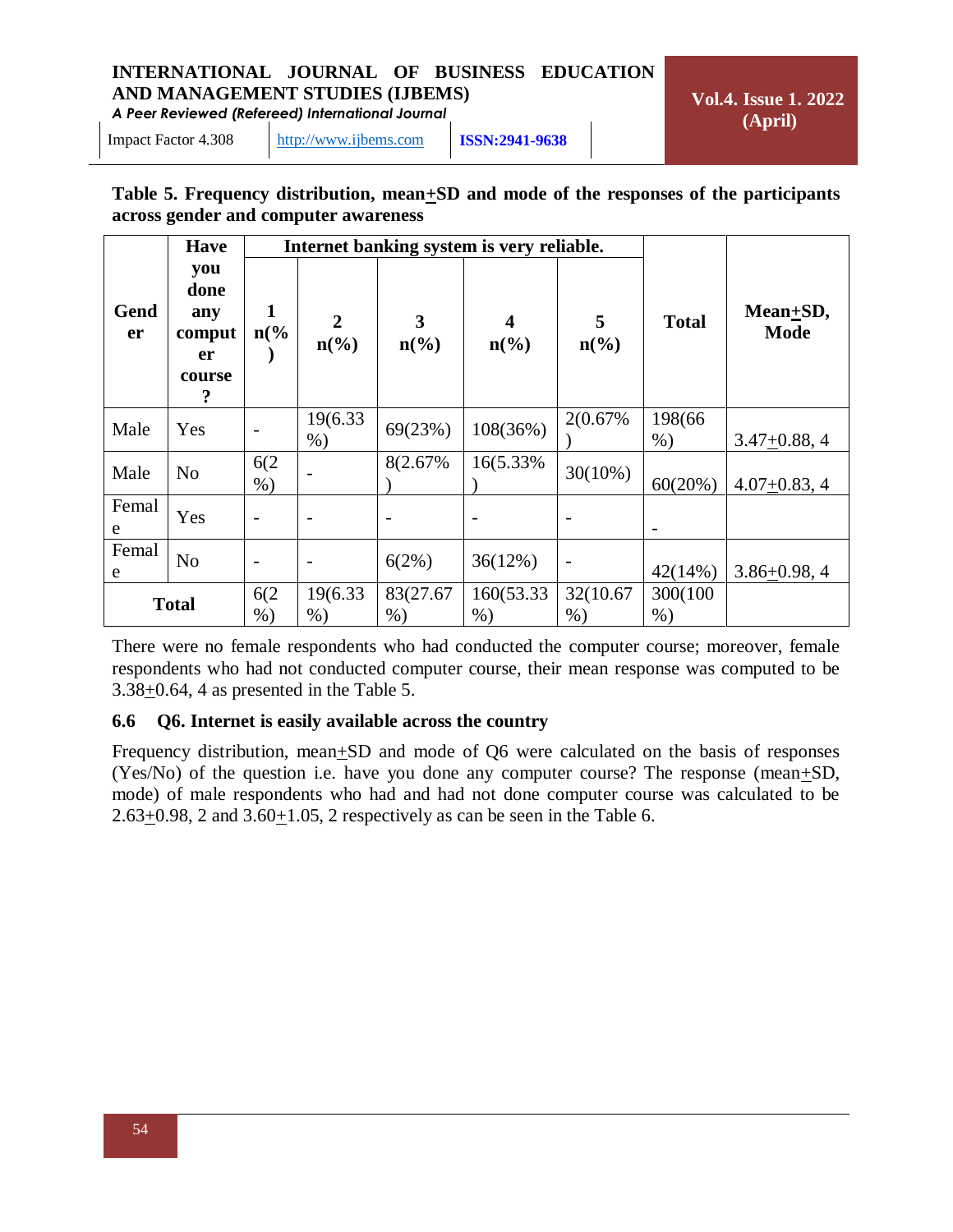*A Peer Reviewed (Refereed) International Journal*

**Vol.4. Issue 1. 2022 (April)**

Impact Factor 4.308 [http://www.ijbems.com](http://www.ijbems.com/) **ISSN:2941-9638**

#### **Table 6. Frequency distribution, mean+SD and mode of the responses of the participants across gender and computer awareness**

|              | <b>Have</b>                                   |                             |                                                 |                                  | Internet is easily available across the country. |                                  |                   |                              |
|--------------|-----------------------------------------------|-----------------------------|-------------------------------------------------|----------------------------------|--------------------------------------------------|----------------------------------|-------------------|------------------------------|
| Gend<br>er   | you<br>done<br>any<br>comput<br>er<br>course? | $n\left(\frac{0}{0}\right)$ | $\boldsymbol{2}$<br>$n\left(\frac{6}{6}\right)$ | 3<br>$n\left(\frac{6}{6}\right)$ | $\boldsymbol{4}$<br>$n\left(\frac{0}{0}\right)$  | 5<br>$n\left(\frac{0}{0}\right)$ | <b>Total</b>      | $Mean + SD$ ,<br><b>Mode</b> |
| Male         | Yes                                           |                             | 33(11)<br>$%$ )                                 | 67(22.33)<br>$%$ )               | 98(32.67<br>$%$ )                                |                                  | 198(66%           | $3.33+0.94, 4$               |
| Male         | N <sub>0</sub>                                | 6(2%                        |                                                 | 8(2.67%)                         | 16(5.33%)                                        | 30(10)<br>$%$ )                  | 60(20%)           | $4.07+0.96, 4$               |
| Femal<br>e   | Yes                                           | $\qquad \qquad -$           |                                                 |                                  |                                                  | $\overline{a}$                   |                   |                              |
| Femal<br>e   | N <sub>o</sub>                                | 6(2%                        |                                                 | $3(1\%)$                         | $33(11\%)$                                       | $\overline{\phantom{0}}$         | 42(14%)           | $3.50 + 1.20, 4$             |
| <b>Total</b> |                                               | 12(4)<br>$%$ )              | 33(11<br>$\%$ )                                 | 78(26%)                          | 147(49%)                                         | 30(10)<br>$%$ )                  | 300(100)<br>$%$ ) |                              |

There were no female respondents who had conducted the computer course; moreover, female respondents who had not conducted computer course, their mean response was computed to be  $1.76 \pm 1.23$ , 4 as presented in the Table 6.

#### **6.7 Q7. Online banking services are very cost effective**

Frequency distribution, mean+SD and mode of Q7 were calculated on the basis of responses (Yes/No) of the question i.e. have you done any computer course? The response (mean $\pm SD$ , mode) of male respondents who had and had not done computer course was calculated to be 2.37 $\pm$ 0.98, 2 and 2.27 $\pm$ 1.01, 2 respectively as can be seen in the Table 7,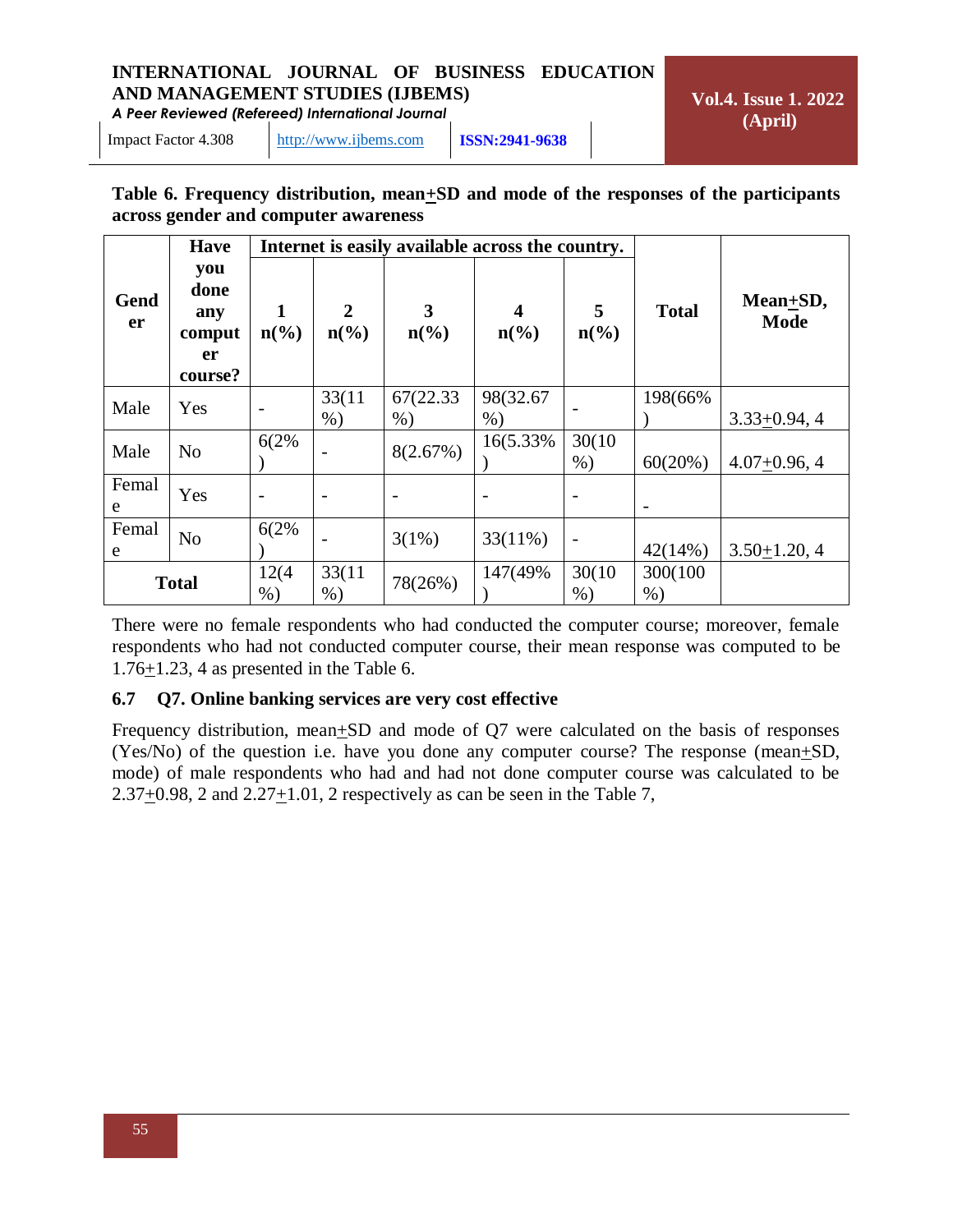*A Peer Reviewed (Refereed) International Journal*

**Vol.4. Issue 1. 2022 (April)**

Impact Factor 4.308 [http://www.ijbems.com](http://www.ijbems.com/) **ISSN:2941-9638**

#### **Table 7. Frequency distribution, mean+SD and mode of the responses of the participants across gender and computer awareness**

|                   | <b>Have</b>                                       |                             |                                 |                                  | Online banking services are very cost effective. |                                  |                   |                              |
|-------------------|---------------------------------------------------|-----------------------------|---------------------------------|----------------------------------|--------------------------------------------------|----------------------------------|-------------------|------------------------------|
| Gend<br><b>er</b> | you<br>done<br>any<br>compu<br>ter<br>course<br>? | $n\left(\frac{0}{0}\right)$ | $\mathbf{2}$<br>$n\binom{0}{0}$ | 3<br>$n\left(\frac{6}{6}\right)$ | $n\left(\frac{0}{0}\right)$                      | 5<br>$n\left(\frac{0}{0}\right)$ | <b>Total</b>      | $Mean + SD$ ,<br><b>Mode</b> |
| Male              | Yes                                               | 6(2%                        | 27(9%)                          | 71(23.67<br>$%$ )                | 94(31.33)<br>$%$ )                               |                                  | 198(66)<br>$\%$ ) | $3.28 + 1.01, 4$             |
| Male              | N <sub>o</sub>                                    | 6(2%                        | 7(2.33%)                        | 8(2.67%)                         | 9(3%)                                            | $30(10\%)$                       | 60(20%)           | $3.83 \pm 1.00, 4$           |
| Fema<br>le        | Yes                                               |                             |                                 |                                  |                                                  |                                  |                   |                              |
| Fema<br>le        | N <sub>o</sub>                                    | 3(1%                        | 4(1.33%)                        |                                  | 34(11.33)<br>$%$ )                               | 1(0.33%                          | 42(14%)           | $3.62 + 1.25, 4$             |
|                   | <b>Total</b>                                      | 15(5)<br>$%$ )              | 38(12.67)<br>$%$ )              | 79(26.33)<br>$%$ )               | 137(45.6)<br>$7\%$ )                             | 31(10.33)<br>$%$ )               | 300(100)<br>$%$ ) |                              |

There were no female respondents who had conducted the computer course; moreover, female respondents who had not conducted computer course, their mean response was computed to be  $1.88 \pm 0.92$ , 2 as presented in the Table 7.

#### **6.8 Q8. Online banking services are effective and efficient**

Frequency distribution, mean $\pm SD$  and mode of Q8 were calculated on the basis of responses (Yes/No) of the question i.e. have you done any computer course? The response (mean $\pm SD$ , mode) of male respondents who had and had not done computer course was calculated to be 4.05+0.94, 4 and 3.42+0.94, 4 respectively as can be seen in the Table 8.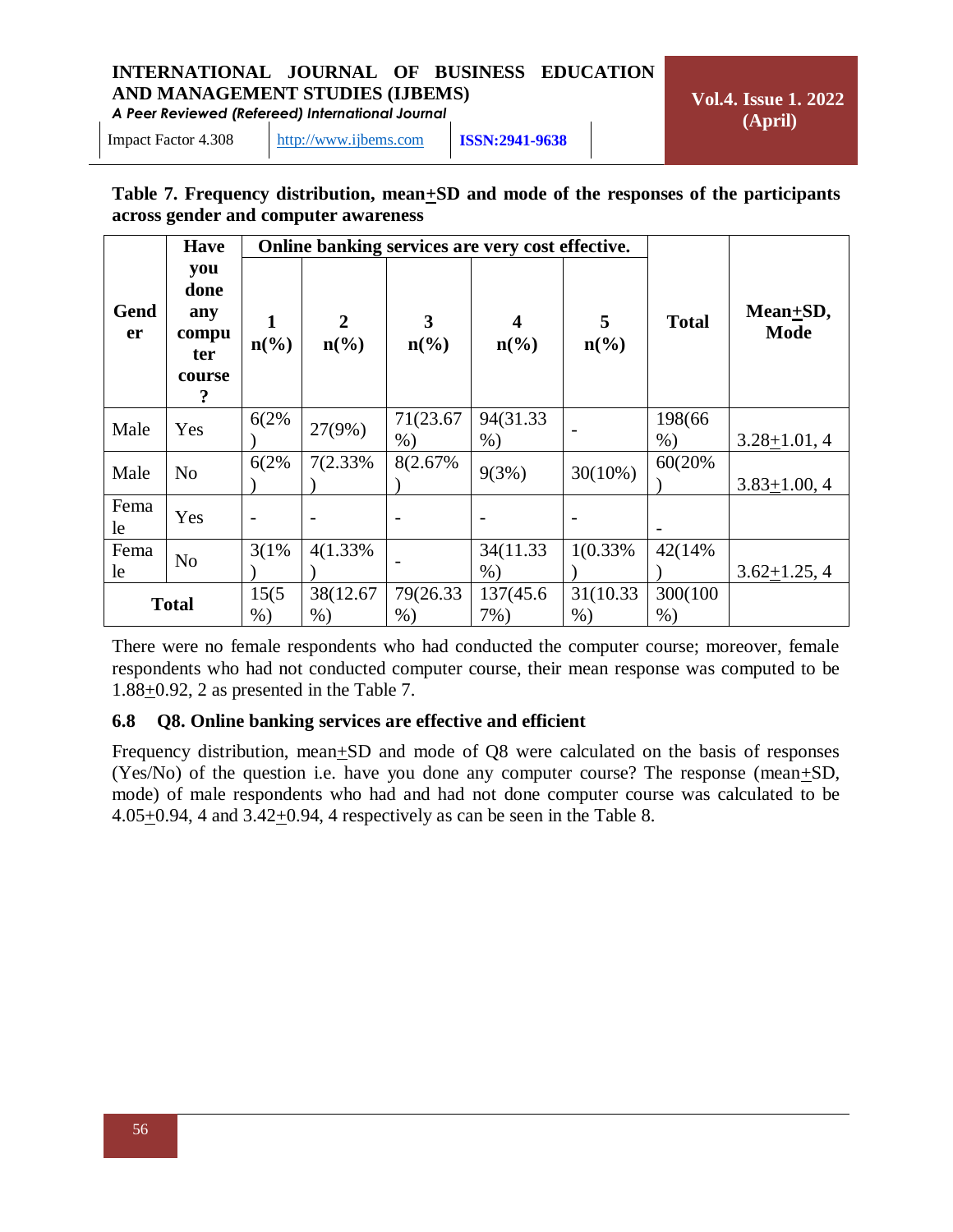*A Peer Reviewed (Refereed) International Journal*

**Vol.4. Issue 1. 2022 (April)**

Impact Factor 4.308 [http://www.ijbems.com](http://www.ijbems.com/) **ISSN:2941-9638**

#### **Table 8. Frequency distribution, mean+SD and mode of the responses of the participants across gender and computer awareness**

|                   | <b>Have</b><br>you                         |                             | Online banking services are effective and     |                                  |                                  |                      |                    |                              |
|-------------------|--------------------------------------------|-----------------------------|-----------------------------------------------|----------------------------------|----------------------------------|----------------------|--------------------|------------------------------|
| Gend<br><b>er</b> | done<br>any<br>compu<br>ter<br>course<br>? | $n\left(\frac{0}{0}\right)$ | $\overline{2}$<br>$n\left(\frac{0}{0}\right)$ | 3<br>$n\left(\frac{0}{0}\right)$ | 4<br>$n\left(\frac{0}{0}\right)$ | 5<br>$n\binom{0}{0}$ | <b>Total</b>       | $Mean + SD$ ,<br><b>Mode</b> |
| Male              | Yes                                        |                             | 14(4.67<br>$%$ )                              | 74(24.67<br>$%$ )                | 103(34.3)<br>$3\%)$              | 7(2.33%)             | 198(66)<br>$\%$ )  | $3.52 + 0.91, 4$             |
| Male              | N <sub>o</sub>                             | 8(2.67<br>$%$ )             | 1(0.33)<br>$%$ )                              | 8(2.67%)                         | 12(4%)                           | 31(10.33)<br>$%$ )   | 60(20%)            | $3.95 \pm 0.87, 4$           |
| Fema<br>le        | Yes                                        |                             |                                               |                                  |                                  |                      |                    |                              |
| Fema<br>le        | N <sub>o</sub>                             |                             |                                               |                                  | 39(13%)                          | $3(1\%)$             | 42(14%)            | $4.07 \pm 1.08, 4$           |
| <b>Total</b>      |                                            | 8(2.67<br>$%$ )             | 15(5%)                                        | 82(27.33)<br>$%$ )               | 154(51.3)<br>$3\%$ )             | 41(13.67)<br>$%$ )   | 300(100)<br>$\%$ ) |                              |

There were no female respondents who had conducted the computer course; moreover, female respondents who had not conducted computer course, their mean response was computed to be  $3.98 \pm 1.18$ , 4 as presented in the Table 8.

#### **6.9 Q9. Online banking is easier than conventional banking**

Frequency distribution, mean $\pm$ SD and mode of Q9 were calculated on the basis of responses (Yes/No) of the question i.e. have you done any computer course? The response (mean $\pm SD$ , mode) of male respondents who had and had not done computer course was calculated to be 3.24+1.29, 4 and 3.48+1.25, 4 respectively as can be seen in the Table 9,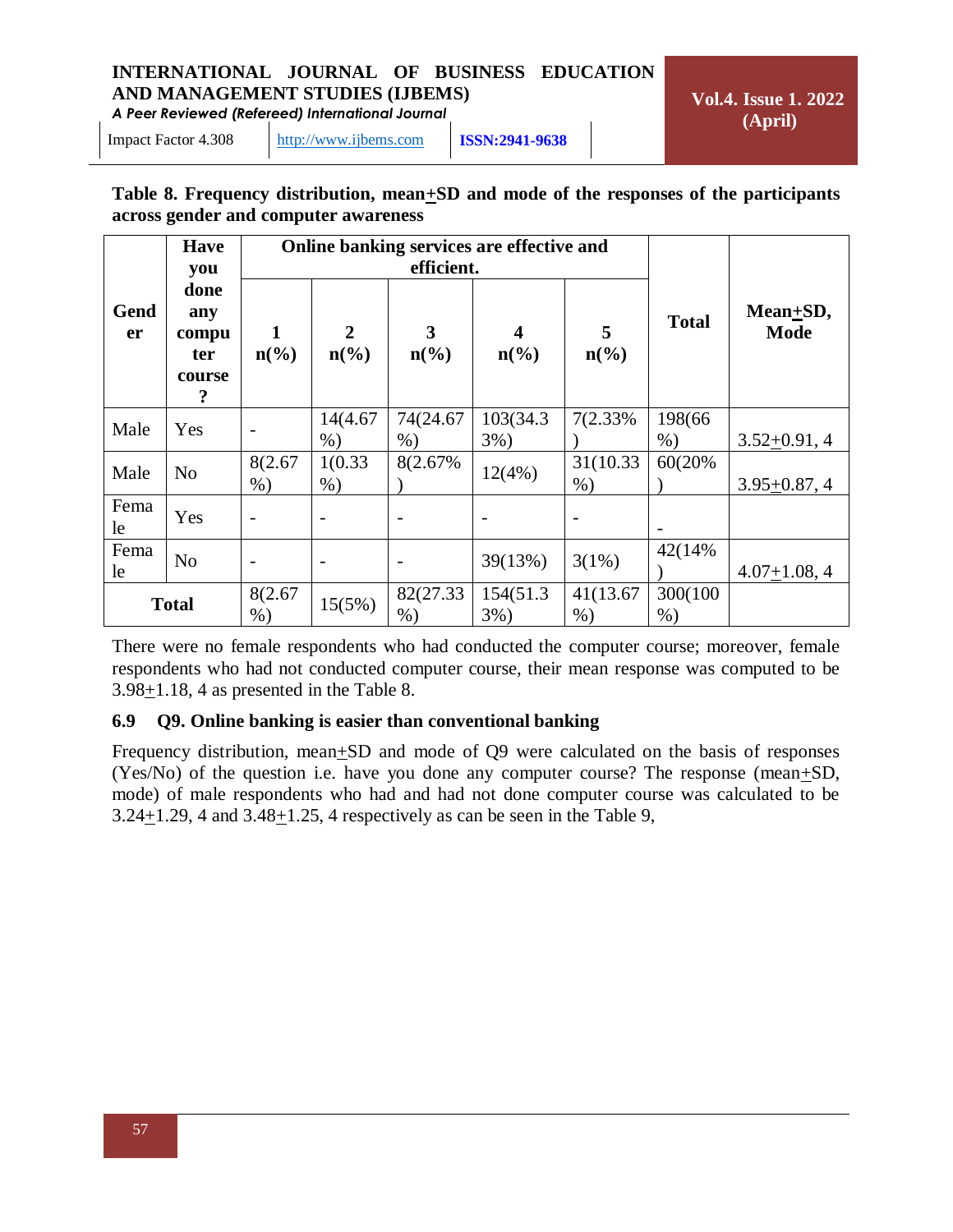*A Peer Reviewed (Refereed) International Journal*

**Vol.4. Issue 1. 2022 (April)**

Impact Factor 4.308 [http://www.ijbems.com](http://www.ijbems.com/) **ISSN:2941-9638**

#### **Table 9. Frequency distribution, mean+SD and mode of the responses of the participants across gender and computer awareness**

|                   | <b>Have</b><br>you                    |                          | Online banking is easier than conventional  |                                  |                                                        |                      |                   |                             |
|-------------------|---------------------------------------|--------------------------|---------------------------------------------|----------------------------------|--------------------------------------------------------|----------------------|-------------------|-----------------------------|
| Gend<br><b>er</b> | done<br>any<br>compu<br>ter<br>course | 1<br>$n\binom{0}{0}$     | $\mathbf{2}$<br>$n\left(\frac{0}{0}\right)$ | 3<br>$n\left(\frac{0}{0}\right)$ | $\overline{\mathbf{4}}$<br>$n\left(\frac{0}{0}\right)$ | 5<br>$n\binom{0}{0}$ | <b>Total</b>      | Mean $+SD$ ,<br><b>Mode</b> |
| Male              | Yes                                   | 6(2%)                    | 14(4.67<br>$%$ )                            | 74(24.6)<br>7%)                  | 101(33.6)<br>$7\%$ )                                   | 3(1%)                | 198(66)<br>$%$ )  | $3.41 + 0.96, 4$            |
| Male              | N <sub>o</sub>                        | 7(2.33)<br>$%$ )         |                                             | 8(2.67%)                         | 14(4.67%)                                              | 31(10.3)<br>$3%$ )   | 60(20%)           | $4.03 + 0.91, 4$            |
| Fema<br>le        | Yes                                   |                          | $\overline{\phantom{0}}$                    |                                  |                                                        |                      |                   |                             |
| Fema<br>le        | N <sub>o</sub>                        | $\overline{\phantom{0}}$ | $\overline{\phantom{m}}$                    | 5(1.67%)                         | 36(12%)                                                | 1(0.33%              | 42(14%)           | $3.90 + 1.03, 4$            |
| <b>Total</b>      |                                       | 13(4.33)<br>$%$ )        | 14(4.67)<br>$%$ )                           | 87(29%)                          | 151(50.3)<br>$3%$ )                                    | 35(11.6)<br>$7\%$ )  | 300(100)<br>$%$ ) |                             |

There were no female respondents who had conducted the computer course; moreover, female respondents who had not conducted computer course, their mean response was computed to be 3.10+1.15, 4 as presented in the Table 9.

#### **7 DISCUSSION**

The idea of financial activities began in 18th century BC [35]. This phenomenon has the capacity to primarily enhance the banks and so the banking market. And speculation from the severe sights have actually appeared that this occurrence will certainly abolish the models and the method just how financial institution services were established and used [24]. On the top, the benefit of e-banking is the enhanced satisfaction for customers[4]. Esther and Rajasekaran showed that there were many individuals who don`t learn about the e-banking and they recommended to banks that the consumers need to be ensured the safety and security and security of their exchanges [36]. Yang et al, 2007 ended that there were much less number consumers of E-banking in Georgia not as a result of absence of understanding however since lack of reliable promotional strategies [37].PremchandNarware, 2016 showed E-banking the perfect future banking mode and it will conquer the conventional banking undoubtedly [38]. The better use web services has actually promoted the business owners since so long to sell their items anywhere by using web [35]. The banks supplying the platform of on the internet exchange were classified as larger, extra profitable and efficient banks [24]. Ingle andPardeshi, 2016 examined the advertising and marketing approaches for electronic banking; approaches consisted of competitors, expense performance, geographical reach, branding, customer demographics, benefit, obliquity, exchange rate, transfer rate, effectiveness and performance [35].Bahl, 2012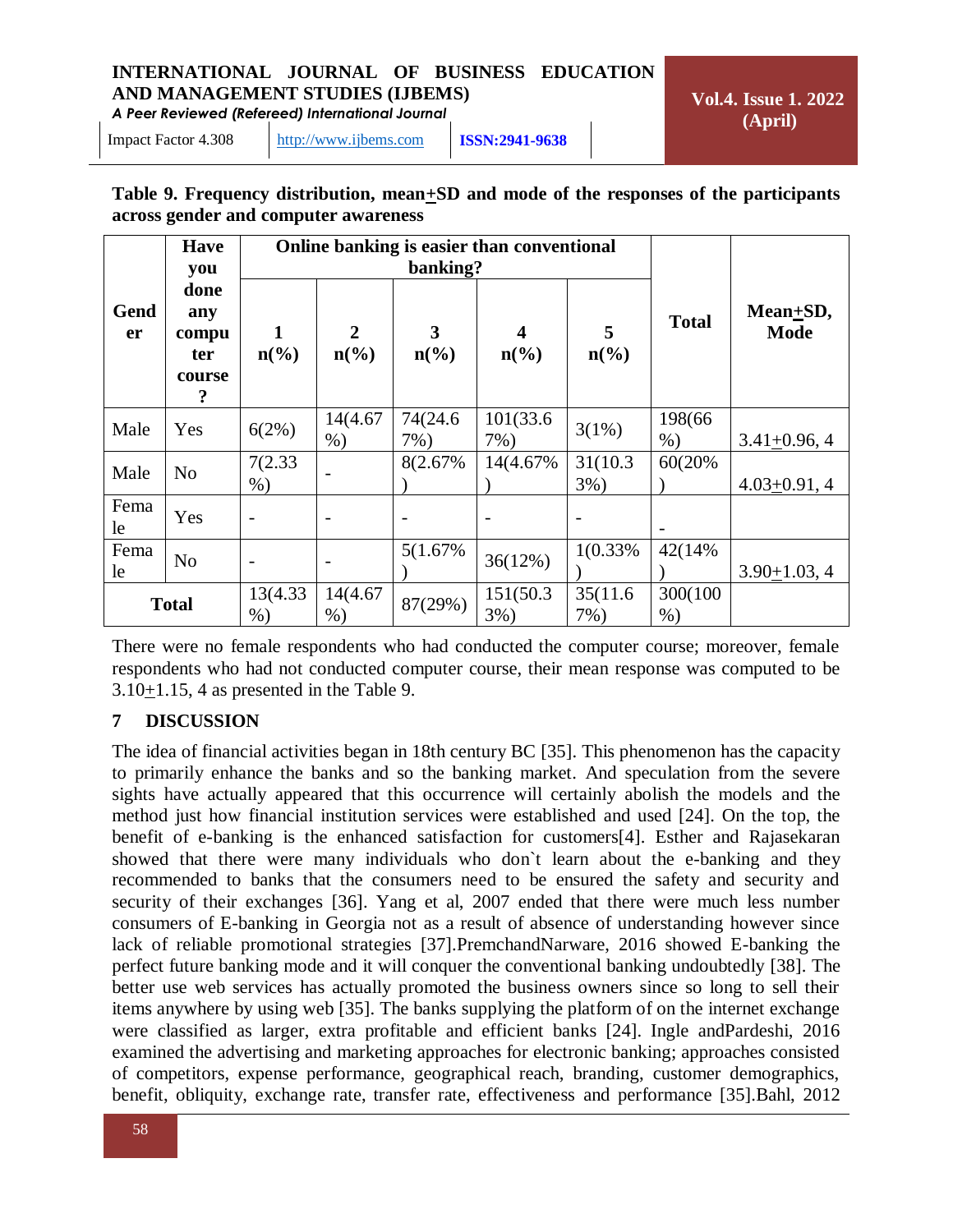*A Peer Reviewed (Refereed) International Journal*

**Vol.4. Issue 1. 2022 (April)**

Impact Factor 4.308 [http://www.ijbems.com](http://www.ijbems.com/) **ISSN:2941-9638**

recommended policy ramifications for E-banking: that included licensing, validating an individual's identity, safety and security, capability preparation, consumer education, adaption, legalisation, harmonization and assimilation [11].AlikhaniandZare concluded lots of challenges in the way to implementation of e-banking i.e. lawful and monetary regulative problems, procedure issues, business society problems, system and infrastructural issues and most of all the legal obstacle was reported in Iran [9].Gurme, 2011 conducted a review and ended that the primary obstacle for the adoption of e-banking by the client was the protection of monetary system because any individual might quickly run it [39].KazmiandHashim reported e-banking issues in Pakistan as; IT telecommunication infrastructural problem, capacity concern, website layout problem, safety problem, trust fund problem and money laundering issue [40]. Lakshmi Bhai, 2018 assessed the problems of e-banking as: confidentiality, integrity, verification, client contentment, schedule of personnel solutions, competitors, taking care of modern technology, protection threat, personal privacy threat, count on aspect, consumer awareness and much less net infiltration in Indian context [41]. Rahman et al., 2017 when asked the concerns from the participants with his already developed questionnaire that "internet banking is simple to operate" after that 64% of them responded of course and rest of 36% replied no [8].LusayaandKalumba, 2018 asked the concern from his respondents concerning the E-banking use; 42% addressed no and remainder of 28% participants responded to of course: furthermore, from that 58%, 8% of them use e-banking for funds transfer, 2% for bill payment and remainder of 48% utilized it for various other cash transactions [25]. Yahiya performed a research study in which he presented the results as: 74.4% users of e-banking were people, 11.2% were small and moderate ventures and rest of 14.4% were corporates [34]. It was indicated from the results that 60/258 males had not done any computer course and they strongly agreed for banks` websites were easily accessible (36/258), service was very easy to use (36/258), user-friendly (30/258), very reasonable (30/258), reliable (10/258), easily available (30/258), cost effective (30/258), efficient (31/258) and easier as compared to traditional banking (31/258). At the same time, all females (42/42) had not done any computer course and most of them agreed for the above mentioned characteristics of the online banking.

#### **8 CONCLUSION**

In traditional financial, there was variety of functional issues i.e. slow retrieval of information, better opportunity of scams, better efforts of customer for transaction. Because of these issues, web banking was presented into the banking sector. There are number of benefits of electronic banking and on the same time, there are variety of issues in the means of e-banking to be fully adopted by the clients. The clients preserve their funds and cash in bank for the future requirements, businesses and for personal belongings and they intend to be ensured in regards to safety and security of their storage tanks. Considering that, most of the scientists has actually reported the safety concern in the way to successful fostering of e-banking by the customers [34]. For that reason, it is of greatest requirement to concentrate the transactional safety on the ebanking sensation. There is variety of clients that are utilizing the services of electronic banking so it when there is the question of challenges about e-banking; client recognition need to not be discovered in the answer yet the lack of marketing events pertaining to the e-banking. It was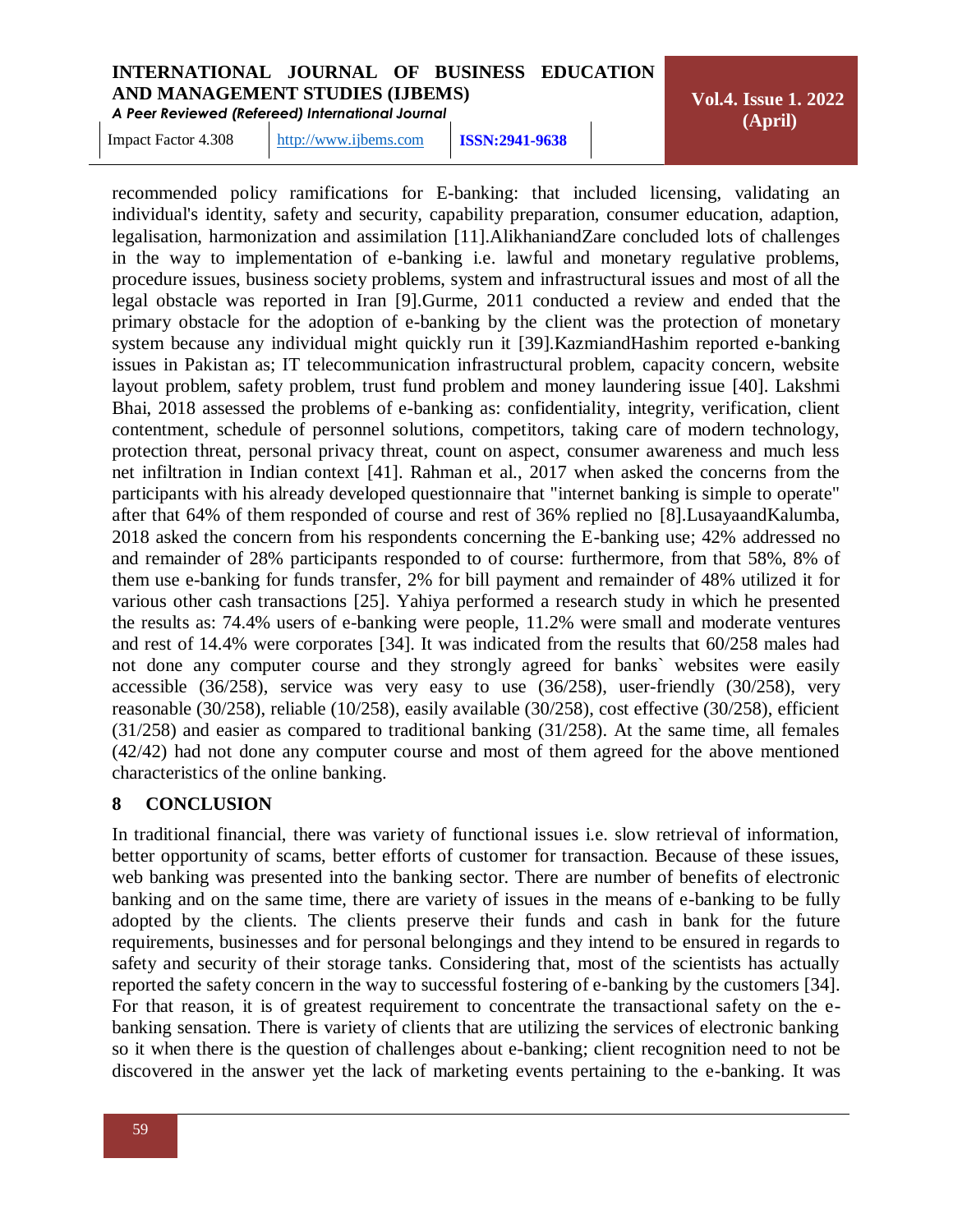*A Peer Reviewed (Refereed) International Journal*

Impact Factor 4.308 [http://www.ijbems.com](http://www.ijbems.com/) **ISSN:2941-9638**

surprising to reveal that those respondents who had not done any computer course strongly agreed to the features of internet banking in the comparison of those respondents who had.

#### **9 FUTURE IMPLICATIONS**

This study can be carried out at the bigger sample dimension (with varied demographics in regards to geographical areas) for even more precise outcomes and verdict.

#### **ACKNOWLEDGEMENT**

We thank the respondents for answering the emails and share their experiences via sent Google forms.

#### **CONFLICT OF INTEREST**

No conflict of interest was found among the authors of the present research paper.

#### **REFERENCES**

- [1] C. Beatrice, "CHALLENGES FACING INTERNET BANKING: A CASE STUDY OF FAMILY BANK LIMITED IN NAIROBI," United States International University-Africa, 2017.
- [2] M. A. Kalwar and M. A. Khan, "Optimization of Procurement & Purchase Order Process in Foot Wear Industry by Using VBA in Ms Excel," *International Journal of Business Education and Management Studies*, vol. 5, no. 2, pp. 80–100, 2020, [Online]. Available: https://www.ijbems.com/doc/IJBEMS-124.pdf.
- [3] M. S. Arain, M. A. Khan, and M. A. Kalwar, "Optimization of Target Calculation Method for Leather Skiving and Stamping: Case of Leather Footwear Industry," *International Journal of Education and Management Studies*, vol. 7, no. 1, pp. 15–30, 2020.
- [4] J. Chavan, "Internet Banking- Benefits and Challenges in an Emerging Economy," *International journal of research in business management*, vol. 1, no. 1, pp. 19–26, 2013, [Online]. Available: https://www.academia.edu/13233924/INTERNET\_BANKING-BENEFITS\_AND\_CHALLENGES\_IN\_AN\_EMERGING\_ECONOMY.
- [5] A. Farooqui and P. Rajani, "E-Banking Issues & Challenges," *IOSR Journal of Business and Management*, vol. 19, no. 10, pp. 31–39, 2017, doi: 10.9790/487X-1910063139.
- [6] N. M. Anand, "E-Banking Trends in India : Evolution , Challenges and Opportunities," *Shanlax International Journal of Management*, vol. 3, no. 2, pp. 107–117, 2015.
- [7] I. D. Adewuyi, "The Challenges of Internet Banking in Developing Countries," *The Nigerian Academic Forum*, vol. 9, no. 2, pp. 2–5, 2005.
- [8] M. Rahman, N. K. Saha, M. N. I. Sarker, A. Sultana, and A. S. Prodhan, "Problems and Prospects of Electronic Banking in Bangladesh: A Case Study on Dutch-Bangla Bank Limited," *American Journal of Operations Management and Information Systems*, vol. 2, no. 1, pp. 42–53, 2017, doi: 10.11648/j.ajomis.20170201.17.
- [9] M. Alikhani and A. Zare, "Reviewing the Issues and Challenges of Electronic Banking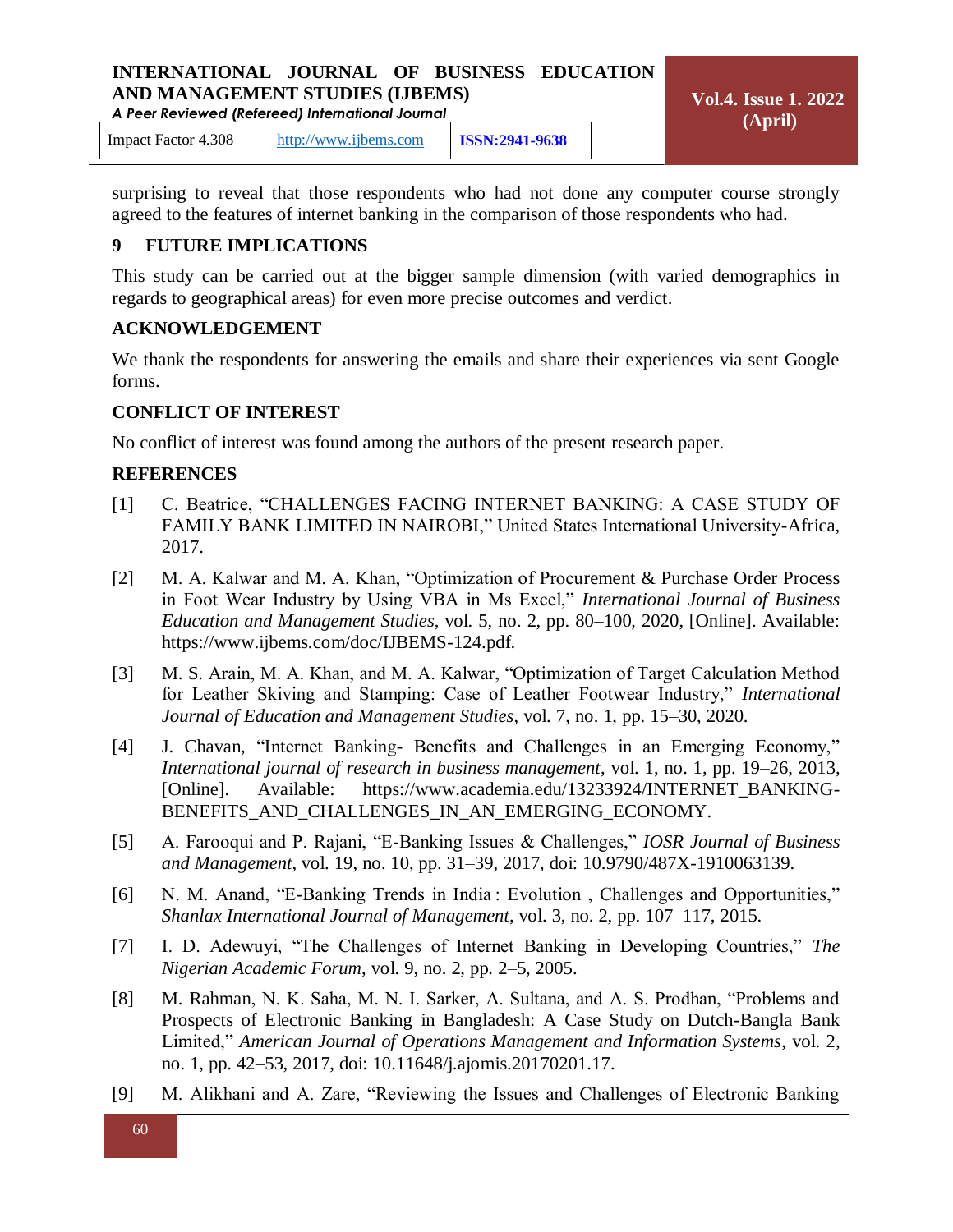#### **INTERNATIONAL JOURNAL OF BUSINESS EDUCATION AND MANAGEMENT STUDIES (IJBEMS)** *A Peer Reviewed (Refereed) International Journal* **Vol.4. Issue 1. 2022 (April)**

Regime in Iran," *Economics*, vol. 7, no. 1, pp. 1–9, 2018, doi: 10.11648/j.eco.20180701.11.

- [10] P. N. Dao, "Implementation of E-banking in Vietnam: Motivations and challenges Case Company A," 2014.
- [11] S. Bahl, "E-Banking: Challenges & Policy Implications," 2012.
- [12] Z. Hussain, D. Das, Z. A. Bhutto, M. Hammad-u-Salam, F. Talpur, and G. Rai, "E-Banking Challenges in Pakistan: An Empirical Study," *Journal of Computer and Communications*, vol. 05, no. 02, pp. 1–6, 2017, doi: 10.4236/jcc.2017.52001.
- [13] M. A. Kalwar and M. A. Khan, "Increasing Performance of Footwear Stitching Line by Installation of Auto-Trim Stitching Machines," *Journal of Applied Research in Technology & Engineering*, vol. 1, no. 1, pp. 31–36, 2020, [Online]. Available: https://riunet.upv.es/handle/10251/148631.
- [14] M. A. Kalwar, S. I. Mari, M. S. Memon, A. Tanwari, and A. A. Siddiqui, "Simulation Based Approach for Improving Outpatient Clinic Operations," *Mehran University Research Journal of Engineering and Technology*, vol. 39, no. 1, pp. 153–170, 2020, doi: 10.22581/muet1982.2001.15.
- [15] M. A. Kalwar, S. A. Khaskheli, M. A. Khan, A. A. Siddiqui, and M. A. Gopang, "Comfortable Waiting Time of Patients at the OPD with Varying Demographics," *Industrial Engineering Letters*, vol. 8, no. 2, pp. 20–27, 2018, [Online]. Available: https://core.ac.uk/download/pdf/234685697.pdf.
- [16] S. A. Khaskheli, H. B. Marri, M. Nebhwani, M. A. Khan, and M. Ahmed, "Compartive Study of Queuing Systems of Medical Out Patient Departments of Two Public Hospitals," in *Proceedings of the International Conference on Industrial Engineering and Operations Management*, 2020, vol. 1913, pp. 2702–2720, [Online]. Available: http://www.ieomsociety.org/ieom2020/papers/177.pdf.
- [17] T. Josefsson, "Challenges with Internet banking," pp. 1–11, 2017.
- [18] M. A. Kalwar, M. A. Khan, S. A. Shaikh, A. Salam, M. S. Memon, and S. A. Khaskheli, "Aggressive Driving Behavior: A Case Study of Mehran UET, Jamshoro, Sindh, Pakistan," in *Proceedings of the International Conference on Industrial Engineering and Operations Management Dubai,* 2020, pp. 2350–2359, [Online]. Available: http://www.ieomsociety.org/ieom2020/papers/175.pdf.
- [19] S. A. Khaskheli, M. A. Kalwar, A. A. Siddiqui, M. A. K. Nagar, and T. H. Wadho, "Impatience Among Drivers With Varying Demographics," in *Professional Trends in Industrial and Systems Engineering*, 2018, pp. 465–469.
- [20] G. A. Al-Weshah, "The role of internet banking in continuous improvement areas: Quantitative evidence from Jordanian banks," *International Journal of Business Performance Management*, vol. 14, no. 2, pp. 181–196, 2013, doi: 10.1504/IJBPM.2013.052950.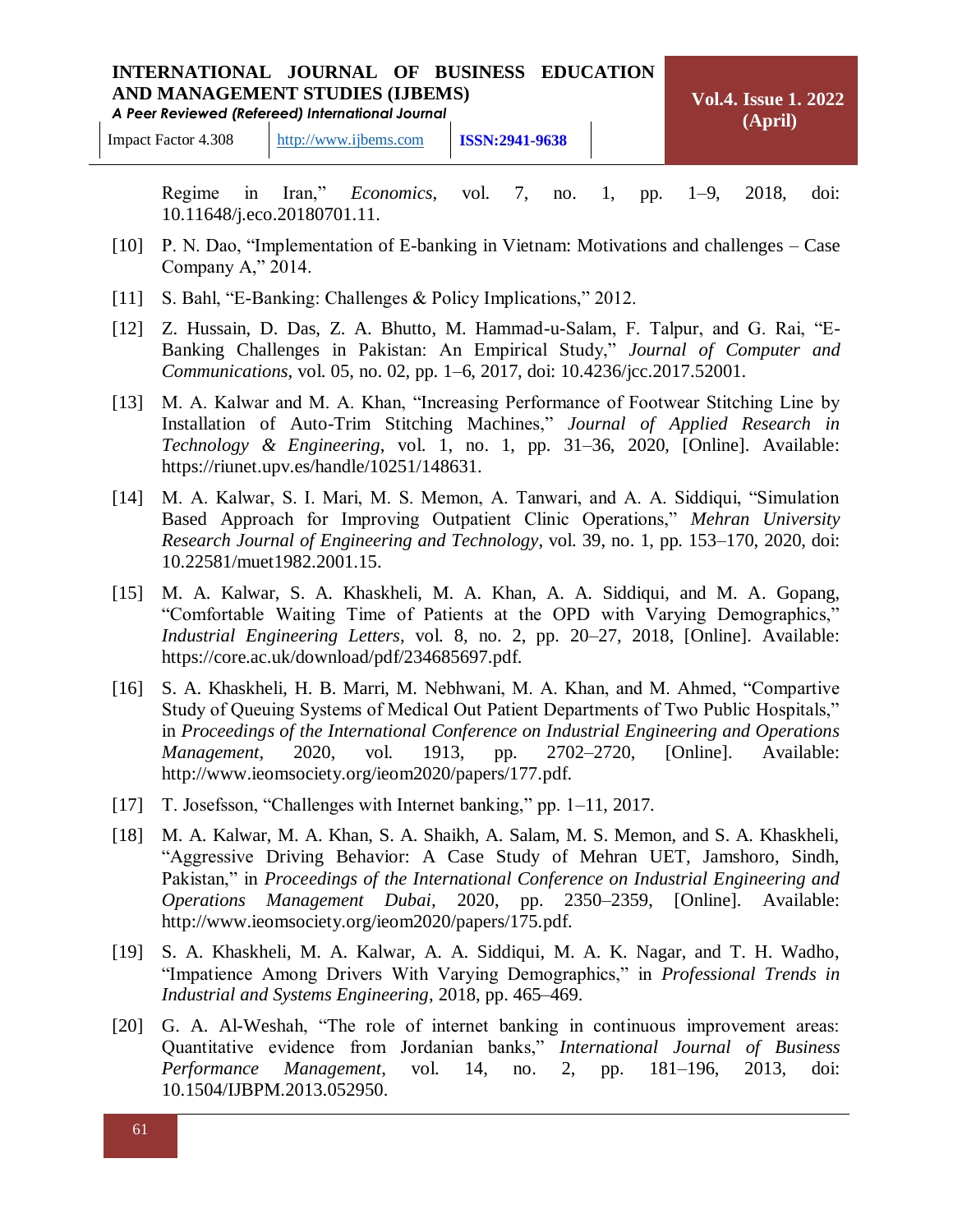Impact Factor 4.308 [http://www.ijbems.com](http://www.ijbems.com/) **ISSN:2941-9638**

- [21] A. M L. and V. S., "Problems And Prospects Of E-banking Services An Empirical Study in Mysore District," *Journal of Chemical Information and Modeling*, vol. 2, no. 2, pp. 14– 23, 2016, doi: 10.1017/CBO9781107415324.004.
- [22] V. M. Kumbhar, "Service Quality Perception and Customers' Satisfaction in Internet Banking Service: A Case Study of Public and Private Sector Banks," *Cyber Literature: The International Online Journal*, vol. 4, no. 2, pp. 21–30, 2011.
- [23] N. Ravi and P. Schrick, "Banker s Perspective on Internet Banking," *E-Service Journal*, vol. 1, no. 1, pp. 21–36, 2001.
- [24] P. MALHOTRA and B. SINGH, "The Impact of Internet Banking on Bank Performance and Risk: The Indian Experience," *Eurasian Journal of Business and Economics*, vol. 2, no. 4, pp. 43–62, 2009, doi: 10.1057/palgrave.jbr.2340189.
- [25] S. Lusaya and B. Kalumba, "The Challenges of Adopting the Use of E-Banking to the Customers : The Case of Kasama District Banking Customers," *Scholar Journal of Applied Sciences and Research*, vol. 1, no. 2, pp. 26–31, 2018.
- [26] P. Revathi, "Digital Banking Challenges and Opportunities in India," *EPRA International Journal of Economic and Business Review*, vol. 7, no. 12, pp. 20–23, 2019, doi: 10.36713/epra2985.
- [27] B. D. Haig, "The philosophy of quantitative methods," in *Studies in Applied Philosophy, Epistemology and Rational Ethics*, 2012, pp. 6–30.
- [28] R. Andriukaitiene, J. Vveinhardt, and P. Zukauskas, "Philosophy and Paradigm of Scientific ResearchBandas, Cornelia," in *Web of science*, 2013, pp. 121–139.
- [29] R. Sobh and C. Perry, "Research design and data analysis in realism research," *European Journal of Marketing*, vol. 40, no. 11/12, pp. 1194–1209, 2006, doi: 10.1108/03090560610702777.
- [30] O. D. Apuke, "Quantitative Research Methods: A Synopsis Approach," *Kuwait Chapter of Arabian Journal of Business and Management Review*, vol. 6, no. 10, pp. 40–47, 2017, doi: 10.12816/0040336.
- [31] C. Williams, "Research methods," *Journal of Business & Economic Research*, vol. 5, no. 3, pp. 65–72, 2007, doi: 10.1017/9781108656184.003.
- [32] E. . Koh and W. . Owen, "Descriptive Research and Qualitative Research," in *Descriptive research and qualitative research: Introduction to Nutrition and Health Research*, 2000, pp. 219–248.
- [33] L. Rensis, "A technique for the measurement of attitudes," *Archives of Psychology*, vol. 22, no. 140, p. 55, 1932.
- [34] S. Yahiya, "Prospects and Challenges of Electronic Banking in Ghana- A Case Stdy of the SG-SSB Limited," Institute of Distance Learning, Kwame Nkrumah University of Science and Technology, 2011.